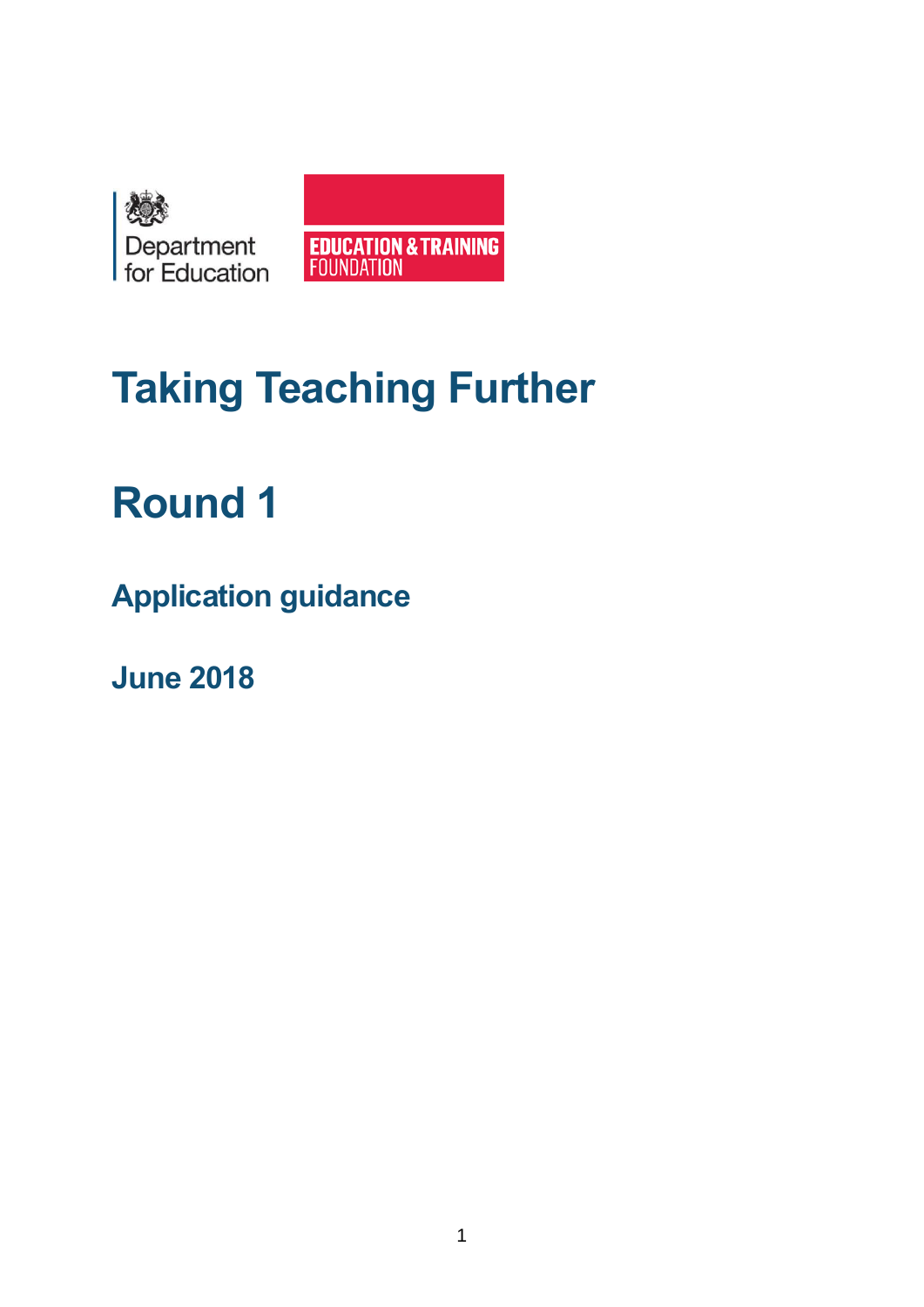## **Contents**

| Introduction                                                                               | 4              |
|--------------------------------------------------------------------------------------------|----------------|
| Policy context                                                                             | 5              |
| <b>Overview of Taking Teaching Further</b>                                                 | 6              |
| Programme aims                                                                             | 6              |
| Programme timescales                                                                       | 6              |
| What will Taking Teaching Further achieve?                                                 | $\overline{7}$ |
| Taking Teaching Further Strand 1: Financial support for Initial Teacher Education<br>(ITE) | 8              |
| Taking Teaching Further Strand 2: Industry/provider innovation projects                    | 9              |
| Funding                                                                                    | 11             |
| Strand 1: Financial support for Initial Teacher Education                                  | 11             |
| Strand 2: Industry/provider innovation projects                                            | 12             |
| Eligibility and assessment criteria                                                        | 13             |
| Strand 1: Financial support for Initial Teacher Education                                  | 13             |
| Strand 2: Industry/provider innovation projects                                            | 16             |
| The application process                                                                    | 19             |
| How to apply – submitting your application                                                 | 19             |
| Timetable                                                                                  | 19             |
| How the assessment process will work                                                       | 20             |
| Webinars and further information for applicants                                            | 20             |
| Management arrangements                                                                    | 21             |
| Project initiation                                                                         | 21             |
| Monitoring, impact and evaluation                                                          | 21             |
| Terms and conditions of funding                                                            | 22             |
| Data protection and cyber security                                                         | 23             |
| Equality, diversity and inclusion                                                          | 24             |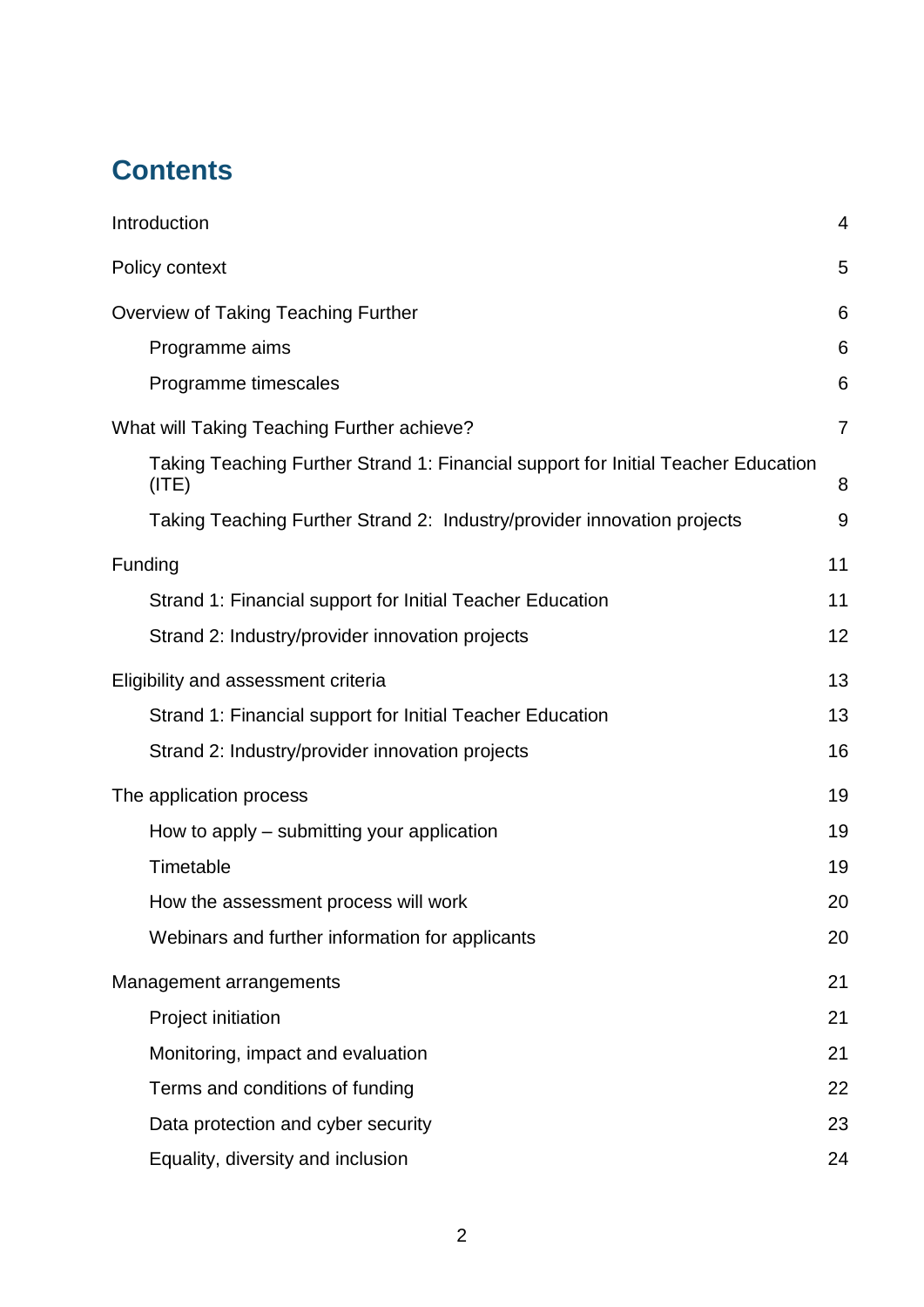<span id="page-2-0"></span>

| Appendix 1                                      | 25 |
|-------------------------------------------------|----|
| How we will score the applications              | 25 |
| Strand 2: Industry/Provider innovation projects | 29 |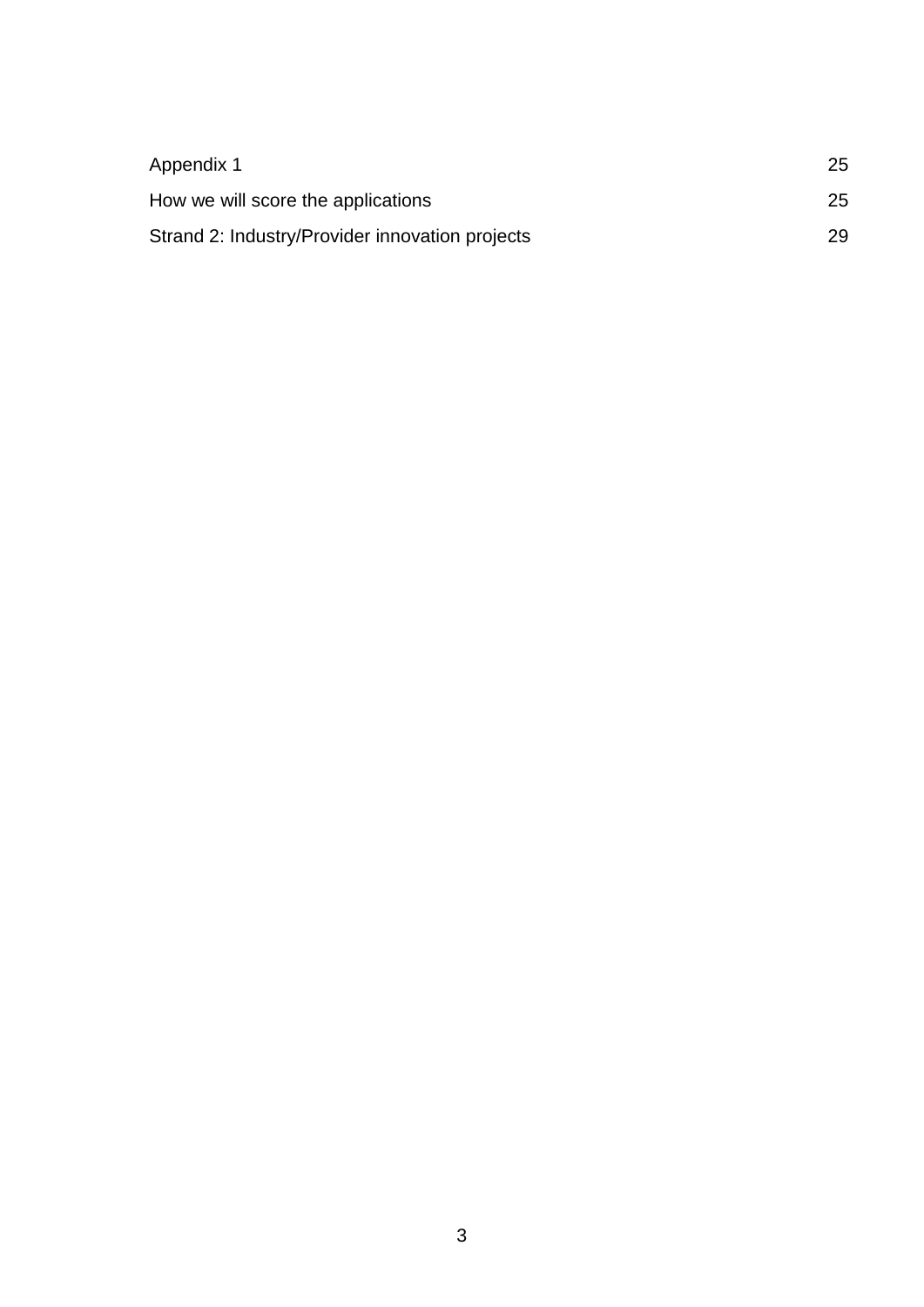## **Introduction**

- 1. Given the wider economic importance of Further Education (FE) in raising skills levels and providing opportunities for young people and adults – particularly through the successful delivery of T Levels and apprenticeships – there must be enough highly-skilled teachers in place to deliver high-quality, work-relevant skills training. As part of its support for FE teaching, the government made a manifesto commitment to create a new national programme to attract highcalibre, experienced industry professionals to work in FE. This recognises that we can only raise productivity and equip the next generation with the skills and experience employers need if those individuals who are technical experts are an integral part of FE students' courses.
- 2. The programme Taking Teaching Further will initially run for **two years** to test how best to encourage and support experienced industry professionals from key sectors into FE teaching, full- or part-time, and to support an ongoing exchange between FE and industry so students can gain the knowledge and skills that employers need. The focus will be on priority sectors, including the first T Level routes, and a fund of **up to £5m** will be available through a competitive process. The programme is divided into two strands: one to provide financial support for **up to 150 industry experts** to become FE teachers, covering the course costs of teacher training as well as support and mentoring; and another to support **up to 40 innovative and scalable projects** that help develop local partnerships and collaborations.
- 3. The Department for Education (DfE) has asked the Education and Training Foundation (ETF) to manage Taking Teaching Further on its behalf.

This document is a call for applications for:

- Strand 1: Financial Support for Initial Teacher Education (ITE)
- Strand 2: Industry and College/Provider Innovation Projects.
- 4. The document sets out:
	- the context and ambitions of the programme
	- the process for making and assessing applications
	- the criteria against which applications will be assessed.

Successful applicants must be ready to progress with their planned programme of activities in September 2018.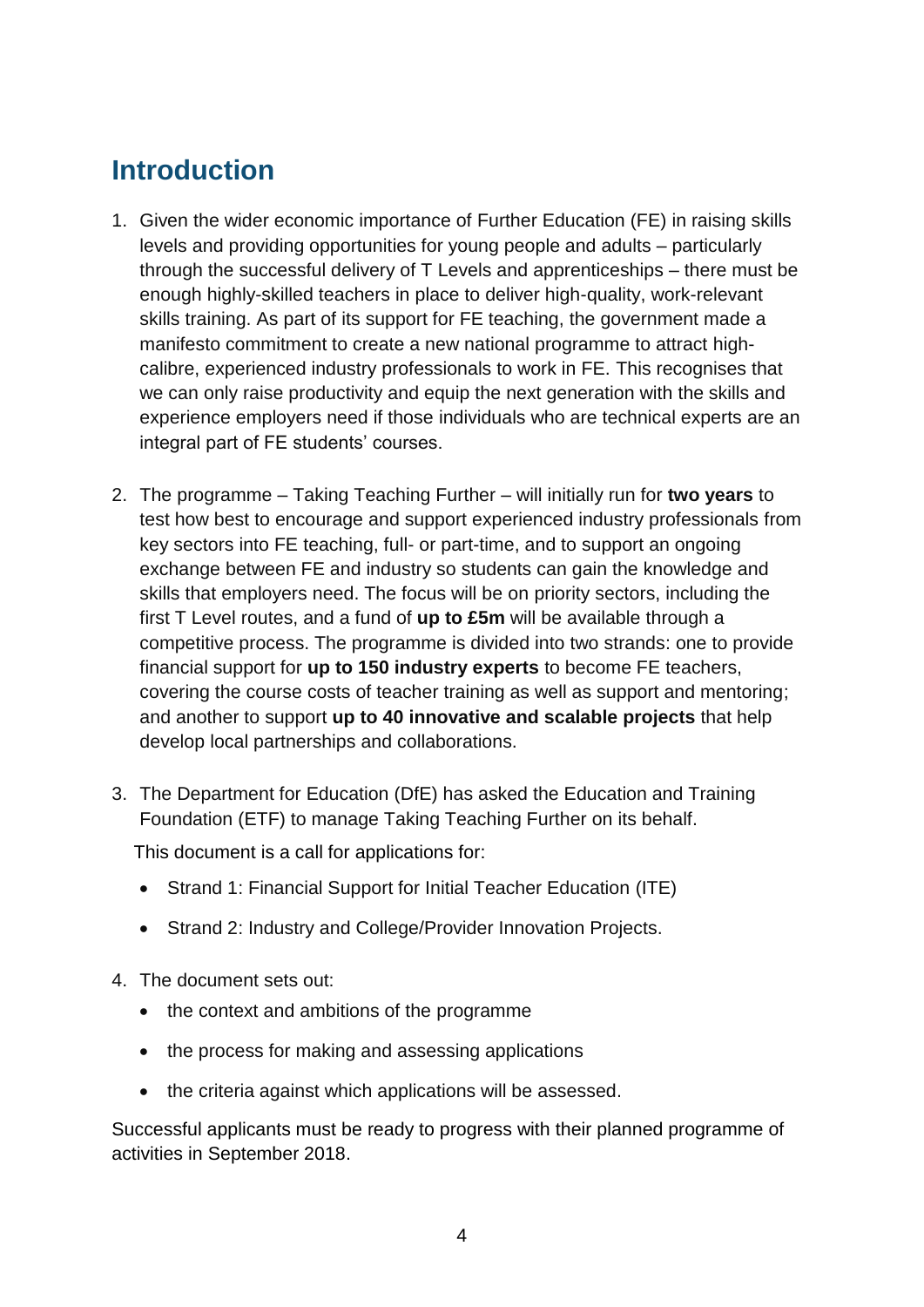## <span id="page-4-0"></span>**Policy context**

- 5. To meet the challenges of the government's Industrial Strategy<sup>1</sup>, a world-class skills system is vitally important. Technology and globalisation are transforming society and the workplace; the pace of change demands that skills provision must be responsive and relevant, while ensuring teaching and learning is of a consistently high quality.
- 6. The reform of the skills system, documented in the Post-16 Skills Plan<sup>2</sup>, places employers at the heart of change. They must define the skills, knowledge and behaviours required for individuals to be recognised as occupationally competent and ready for skilled employment. However, beyond this, students need opportunities to learn, understand and experience how their skills will be used in practice, gaining an understanding of the contemporary workplace and how to operate effectively within it.
- 7. Industry professionals are well placed to develop this understanding because they will both know and understand the latest skills, techniques, approaches and equipment that set the standards of their respective sectors. Teacher recruitment and training of industry professionals is therefore already a priority; its urgency is strengthened by current and projected shortages of teaching staff in key sector areas.
- 8. Teachers working in the skills system have a variety of training needs.<sup>3</sup> There is a need for individuals to develop their teaching skills and also to keep abreast of new technologies and industrial developments in their subject specialist areas, ensuring that a clear line of sight to work $4$  is inherent in their teaching. Teachers in FE are often required to be dual professionals<sup>5</sup>. Teachers, as well as students, need access to industry-standard facilities and resources, so professional development that enables teachers to spend time in industry is vital. Similarly, arrangements that allow industry professionals to spend time in the skills system are extremely valuable: both examples will develop the occupational and pedagogical expertise that teachers and trainers need to support improvements in the quality of technical teaching and training in the FE and Skills sector.

1

<sup>1</sup> <https://www.gov.uk/government/publications/industrial-strategy-building-a-britain-fit-for-the-future> <sup>2</sup>[https://assets.publishing.service.gov.uk/government/uploads/system/uploads/attachment\\_data/file/53](https://assets.publishing.service.gov.uk/government/uploads/system/uploads/attachment_data/file/536043/Post-16_Skills_Plan.pdf) [6043/Post-16\\_Skills\\_Plan.pdf](https://assets.publishing.service.gov.uk/government/uploads/system/uploads/attachment_data/file/536043/Post-16_Skills_Plan.pdf)

<sup>3</sup> [http://www.et-foundation.co.uk/wp-content/uploads/2018/04/1331\\_Training-Needs-Analysis-Final-](http://www.et-foundation.co.uk/wp-content/uploads/2018/04/1331_Training-Needs-Analysis-Final-.pdf) [.pdf](http://www.et-foundation.co.uk/wp-content/uploads/2018/04/1331_Training-Needs-Analysis-Final-.pdf)

<sup>4</sup> <https://www.excellencegateway.org.uk/content/eg5937>

<sup>5</sup> <http://www.et-foundation.co.uk/wp-content/uploads/2014/05/ETF-Prof-Standards-Guidance-v2-2.pdf>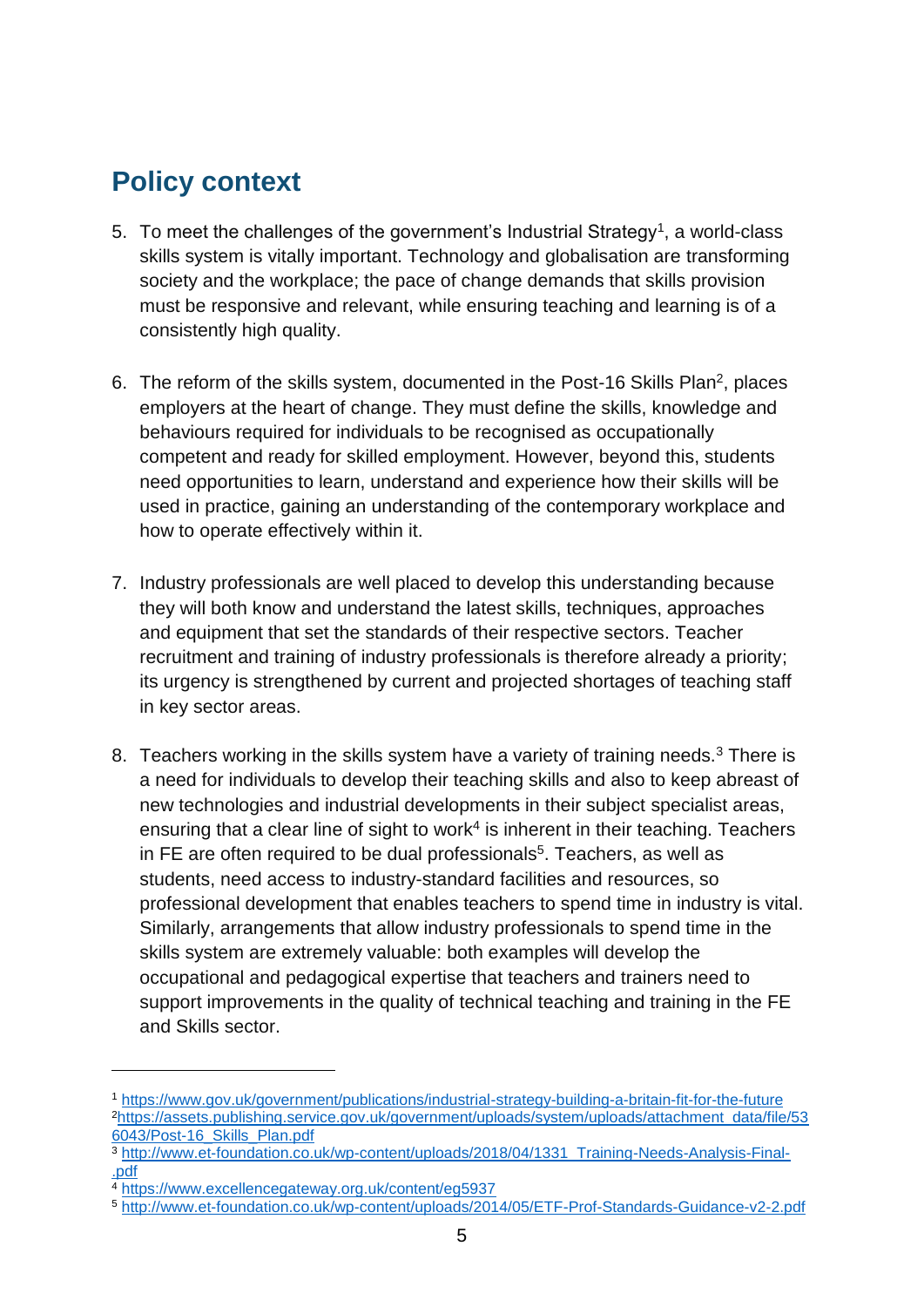## <span id="page-5-0"></span>**Overview of Taking Teaching Further**

### <span id="page-5-1"></span>**Programme aims**

- 9. The Taking Teacher Further programme is a new national initiative to attract experienced industry professionals, with expert technical knowledge and skills, to work in FE. The programme is open to all FE providers. The programme's longterm aims are to:
	- raise the profile and prestige of FE teaching, particularly among industry professionals;
	- increase the overall number of skilled FE teachers in priority sectors, including the technical routes that will be taught first (Childcare and Education, Digital, Construction), Engineering and Manufacturing and other STEM technical routes, by helping experienced industry professionals to enter the FE teaching profession;
	- increase the opportunity for industry-related CPD for current teachers;
	- demonstrate the value of, and possibilities for, industry / FE collaboration; and,
	- stimulate and support local initiatives to build capacity in FE teaching and improve industry collaboration.

## <span id="page-5-2"></span>**Programme timescales**

- 10. This two-year programme (2018-2020) will thoroughly test proposals, learn from existing examples of effective practice, and support innovative and scalable projects that prove to be effective. While principally focused on testing what works, the programme will also help develop local partnerships and collaborations that will give it the best chance of success.
- 11. The programme will generate evaluation evidence which will inform the case for long-term sustainable options for a national programme beyond 2020.
- 12. This application guidance relates to Round 1, which is for projects that start in financial year 2018-19. Round 2 projects will start in financial year 2019-20 and will be subject to a separate application process, due to start in December 2018.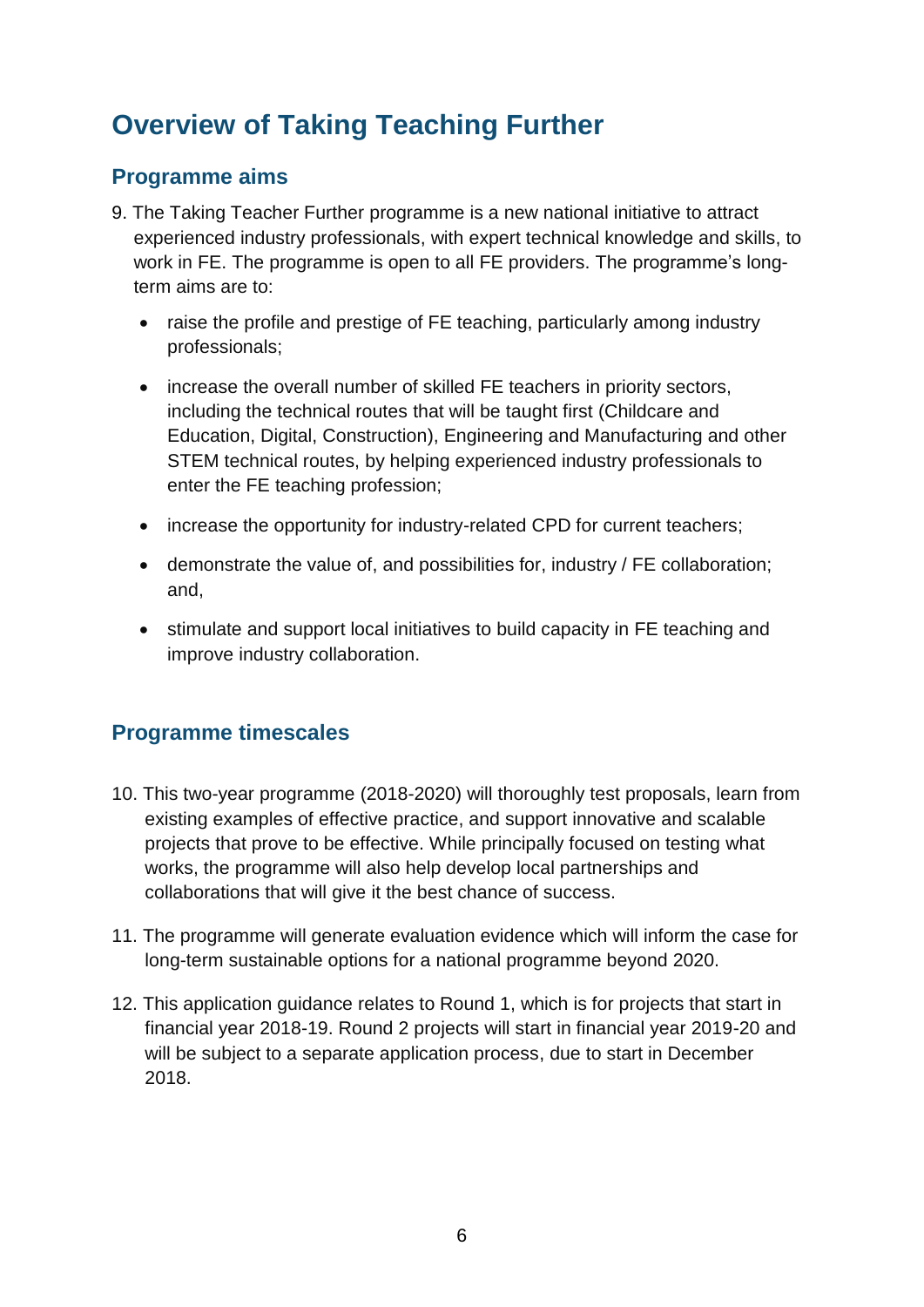## <span id="page-6-0"></span>**What will Taking Teaching Further achieve?**

- 13. The proposals supported through Taking Teaching Further should be transformative, encouraging experimentation, testing the boundaries of current practice and having the potential to create high-impact, positive learning experiences and outcomes.
- 14. Innovation involves individuals and organisations trialling new approaches, applying learning, perhaps from other sectors, and finding new, improved ways in which to work that improve outcomes for learners. The programme supports trialling projects on a small scale which have the potential to be scalable.
- 15. The programme will test various routes that providers have designed for experienced industry professionals to spend time in the FE sector, and how best to support an ongoing exchange between FE and industry, so that students can gain the knowledge, skills and experience that industry needs.
- 16. For FE providers, this will mean access to more practical support and guidance on strengthening relationships with local employers, and attracting experienced professionals who may be interested in coming to work for them.
- 17. For employers, it will be an opportunity to build relationships with their local providers, giving them a better chance of recruiting people with the skills they will need in the future, and helping to motivate their workforce by providing an opportunity to share their knowledge, skills and enthusiasm for their industry.
- 18. For industry professionals, it will be an opportunity to undertake a new challenge – supported by high-quality training – to make a career change and become an FE teacher, enabling the next generation to benefit from their technical expertise, skills and experience.
- 19. Taking Teaching Further will build upon examples of excellence already in the FE sector, encouraging further collaboration between the sector and industry, and specifically enabling industry professionals to take up FE teaching opportunities.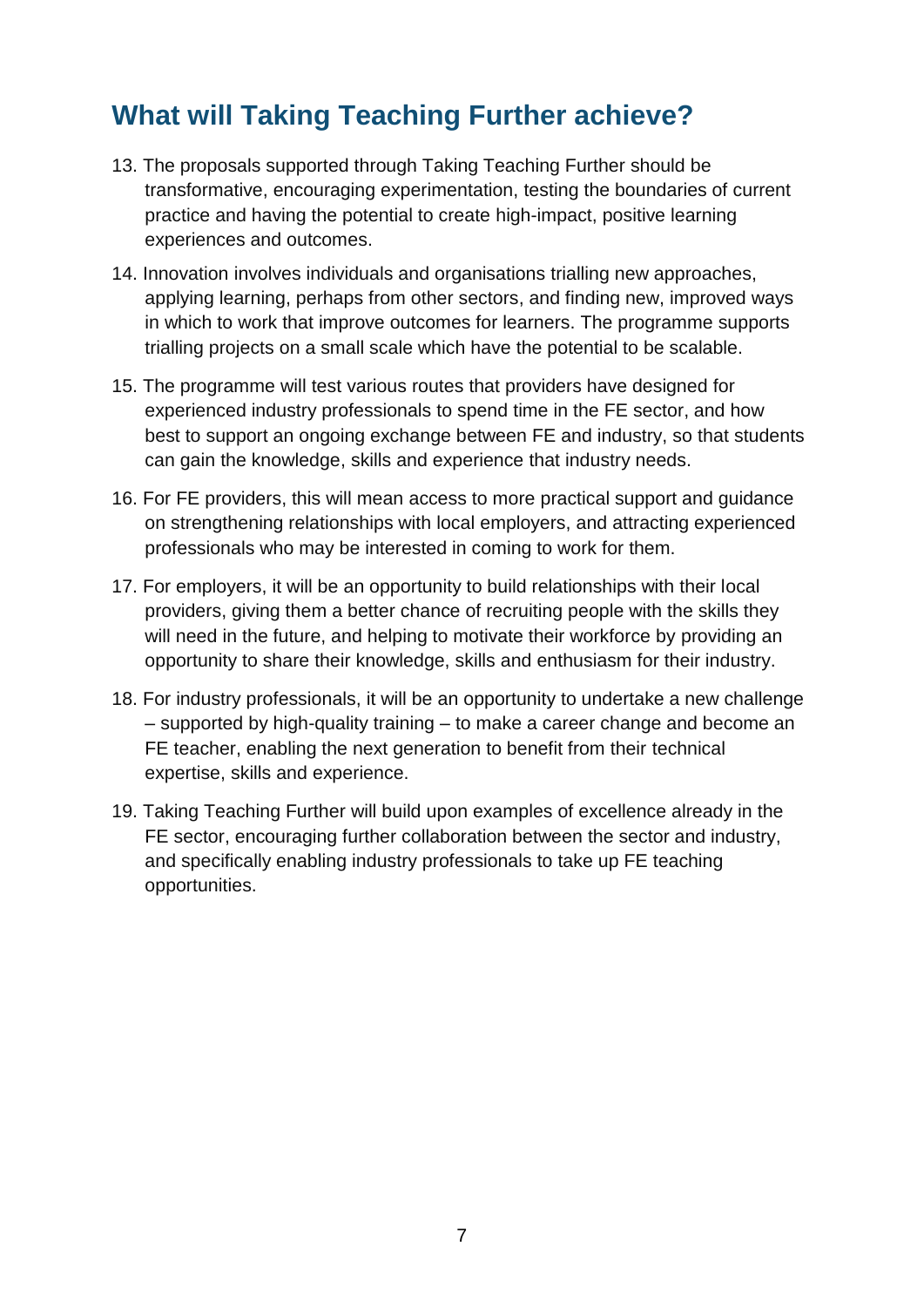## <span id="page-7-0"></span>**Taking Teaching Further Strand 1: Financial support for Initial Teacher Education (ITE)**

- 20. We know there are a range of barriers for industry professionals seeking to enter the FE teaching profession. For the purposes of the Financial Support element of the programme, we want to directly address the cost of undertaking ITE, and the expectation that new teachers will need to teach from day one without any prior teaching experience/training.
- 21. Strand 1 will therefore provide funding for:
	- The full cost of up to five trainee teachers (per organisation/consortium) undertaking a Level 5 Diploma in Education & Training (DET) (over two years) funded up to a maximum of £4,000 per trainee. Delivery should be classroom based or blended learning, not solely online.
	- The cost of additional teacher time providing intensive support to the new teacher (for example through team teaching/work shadowing arrangements) for the first eight weeks.
	- Costs to cover the new teacher to have a reduced teaching workload for the remainder of the year (following the intensive period of support).

It is not a condition of this programme that ITE should be delivered to any specific model, beyond the requirements of the DET qualification.

Applications will be sought from different regions throughout England to ensure geographical representation and therefore widespread sharing of learning.

- 22. In 2018-19 we will support 50 new industry professionals to enter into FE teaching, and a further 100 in 2019-20 (Round 2 of the programme). This application guidance relates to Round 1 of the programme which is for recruitment to a teaching position and ITE programme in financial year 2018-19.
- 23. The programme will be focused on four key sectors, including the first technical routes to be introduced (other STEM subject areas will also be considered where clear evidence exists for why they are hard-to-fill vacancies):
	- Childcare and Education;
	- Digital;
	- Construction;
	- Engineering & Manufacturing.
- 24. This strand of the programme is open to all FE providers, including general and specialist colleges, National Colleges, independent training providers, employerled providers, third-sector training providers, local authority providers, and adult and community learning providers.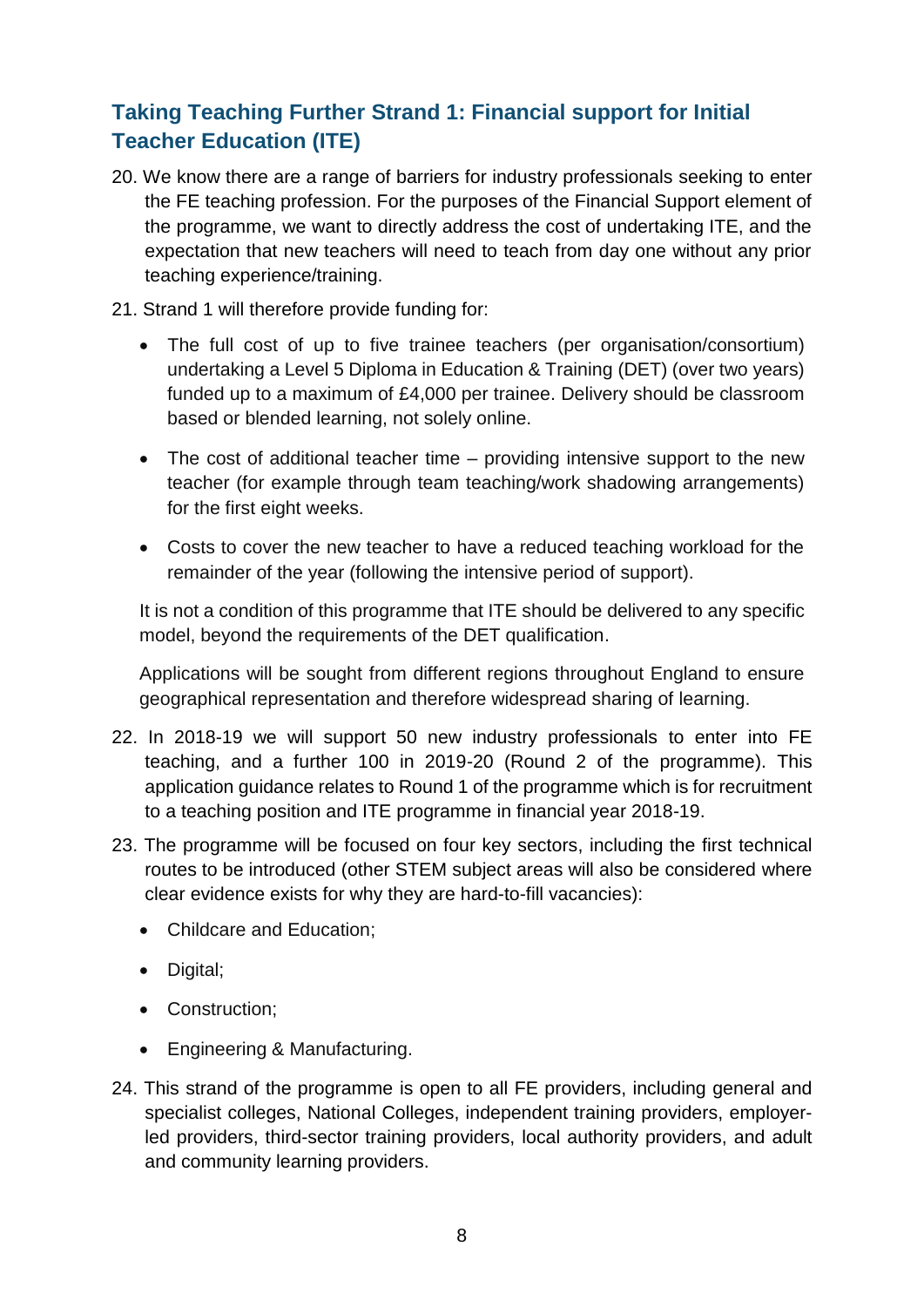25. Successful applicants will be required to sign a grant offer letter. This will set out the specific grant conditions, monitoring arrangements and payment details.

## <span id="page-8-0"></span>**Taking Teaching Further Strand 2: Industry/provider innovation projects**

- 26.We want to learn from the existing examples of effective practice and also to support, new innovative and scalable projects. While principally focused on what works, the programme, crucially, will also help develop local partnerships and collaborations that will give it the best chance of success.
- 27.This strand of the programme is open to all FE providers, including general and specialist colleges, National Colleges, independent training providers, employerled providers, third-sector training providers, local authority providers, and adult and community learning providers. For clarity, the bid could be submitted by an FE provider, a group of providers, or a third party representing a consortium of FE providers.
- 28. Strand 2 will therefore support projects that:

#### • **Facilitate industry secondments into FE**

including traditional secondments into teaching roles as well as other collaborative instances of cross-organisational activity. Examples could include seminars and masterclasses run by employers, industry-specific CPD training of FE teachers (including raising awareness of skills shortages in technical education routes), and employers mentoring teachers and students. Funding could cover the release of industry professionals and enable teacher engagement, or the development of supporting resources.

#### • **Facilitate FE teacher secondments into industry**

including traditional placements of varying frequency and length. Innovative approaches – for example, teacher engagement with CPD activities for industry professionals – will also be supported. Funding could cover direct costs of participation, such as course fees, as well as supporting the release of teachers by funding cover arrangements.

#### • **Support collaboration between providers to successfully engage industry**

including support for local initiatives to build capacity in FE teaching through collaboration with industry. Examples could include sharing effective practice as well as innovative reciprocal arrangements, such as the loan of state-ofthe-art equipment or facilities.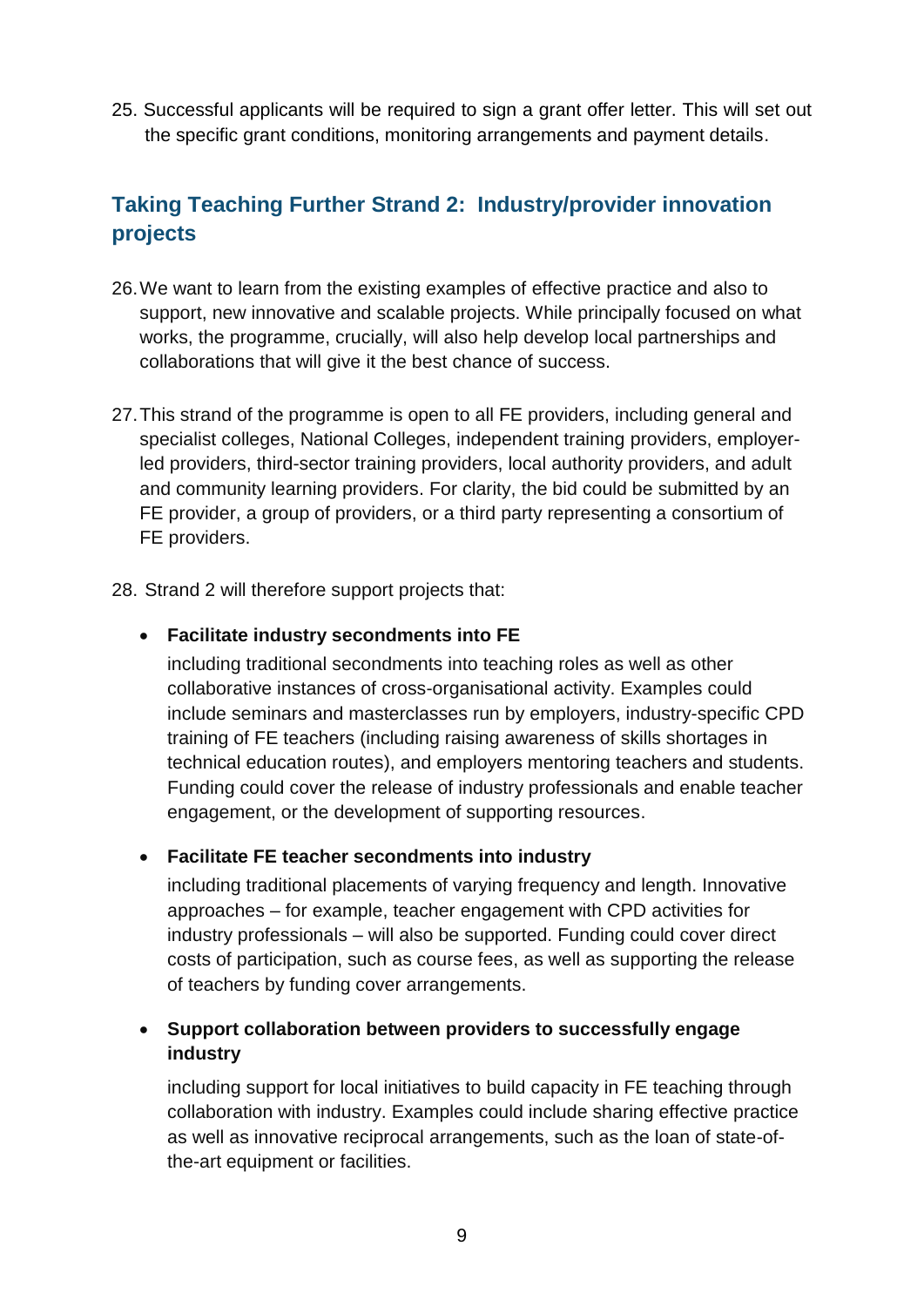- 29. Taking Teaching Further will support a range of approaches to increase the capacity of teaching through industry-related collaborations. Examples of innovation might include proposals which:
	- address barriers to teacher recruitment, through developing an understanding of the FE sector among industry professionals, and through raising the profile of exceptional FE teaching professionals;
	- utilise effective and established models of professional development, delivered in industry, in education and in professional learning settings;
	- promote and establish equality, diversity and inclusion;
	- promote the use of emerging technologies, equipment and innovative use of digital platforms and media, across industry and in education;
	- embed understanding of current and future skills shortages to support activity which emphasises and clarifies the line of sight to work in educational settings and explores the use of local and regional labour market intelligence.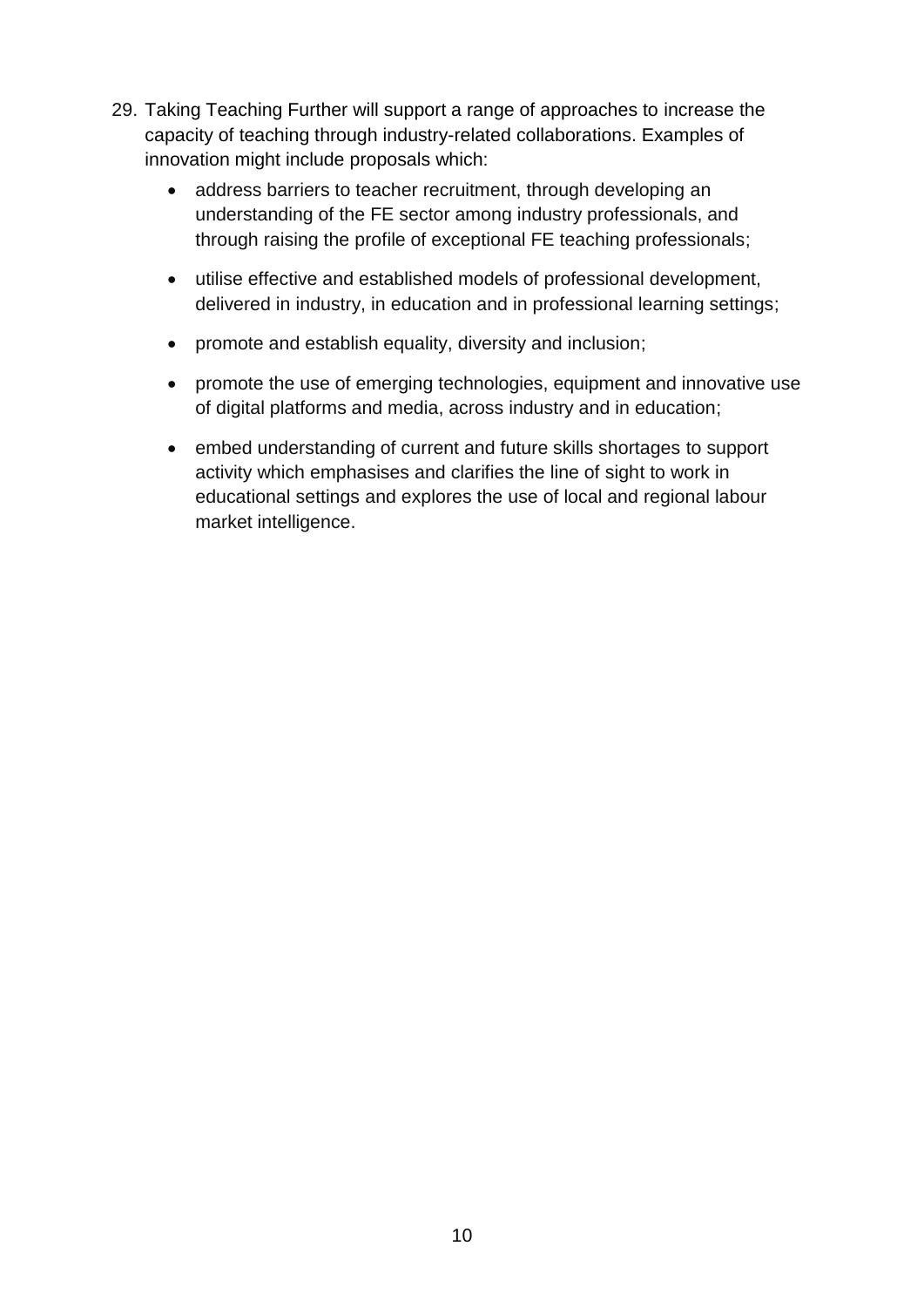## <span id="page-10-0"></span>**Funding**

## <span id="page-10-1"></span>**Strand 1: Financial support for Initial Teacher Education**

- 30. Table 1 below sets out in more detail the expectations behind our £18,200 unit cost value. Please note – because a DET qualification takes two years to complete, the unit cost is split £16,200 in year 1 and £2,000 in year 2.
- 31. Table 1 shows the anticipated budget breakdown that applicants will apply to their project. All applications should describe how they demonstrate added value and value for money during the project (see the budget template in the application form).

**Year 1** E 2,000 E E 7,200 E 27,000 E 16,200

**Year 2 E2,000 E2,000 E2,000** 

**Total**  $\left| \begin{array}{c} \text{£4,000} \\ \text{£7,200} \end{array} \right|$  £7,000  $\left| \begin{array}{c} \text{£18,200} \\ \text{£18,200} \end{array} \right|$ 

**Total**

|  | <b>ITE Cost</b> | Work<br>shadowing | <b>Reduced</b><br>workload for<br>rest of year |
|--|-----------------|-------------------|------------------------------------------------|
|  |                 |                   |                                                |

#### **Table 1: Cost Expectations**

#### **Expectations**

- Level 5 Diploma in Education and Training over two years (that meet the ETF guidance for DETs);
- First eight weeks eighteen hours per week of shadowing;
- Remaining twenty-eight weeks five hours per week of reduced load.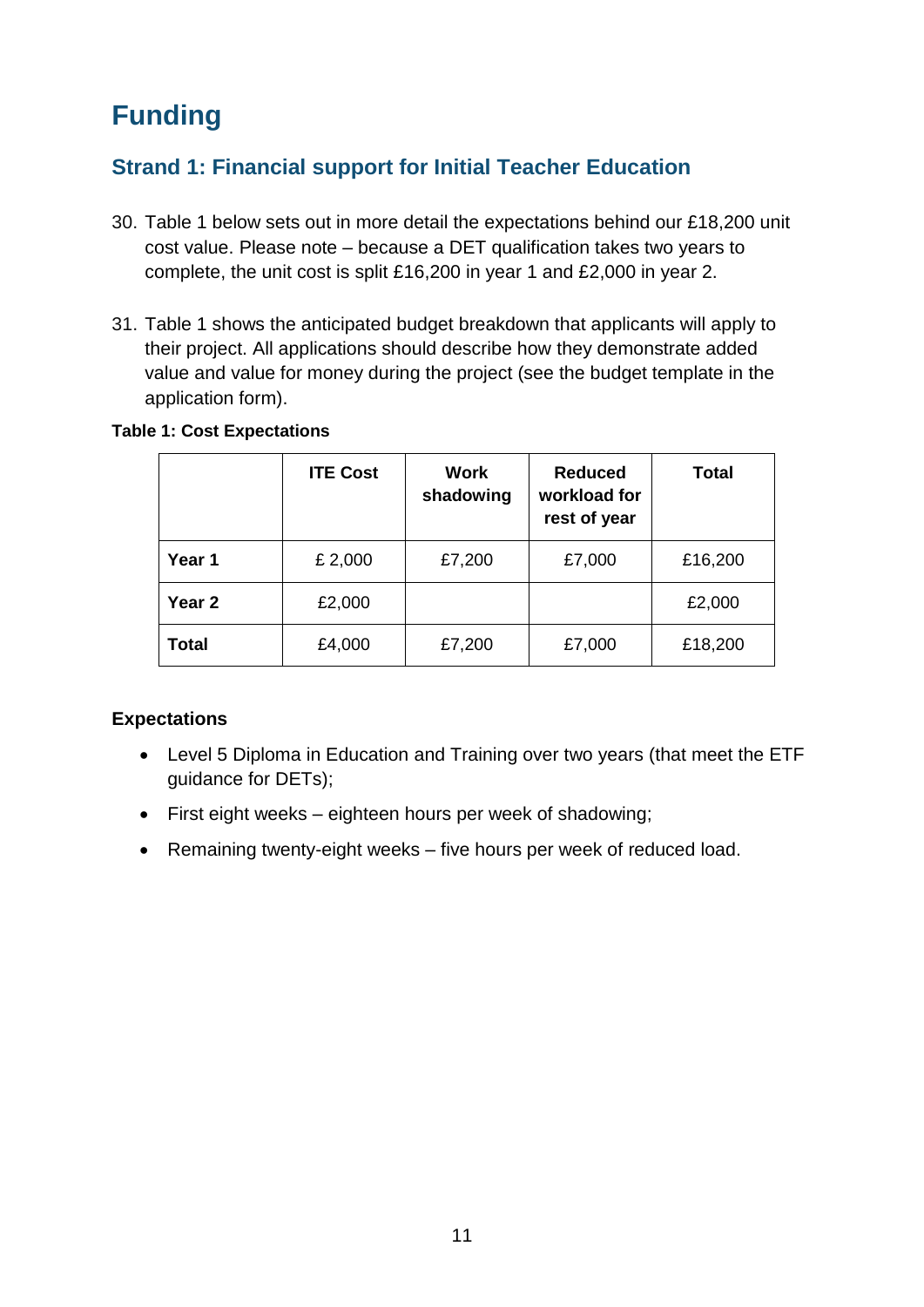### <span id="page-11-0"></span>**Strand 2: Industry/provider innovation projects**

- 32. The maximum grant value available for each project is £50,000. Projects are expected to vary between £30,000 and £50,000.
- 33. Up to 20 projects will be supported in financial year 2018-19 (Round 1). Projects for which timing falls across both financial years (2018-19 and 2019-20) will be considered.
- 34. If an application is successful, the applicant will be required to sign a grant offer letter. They must be ready to commence their planned activity in September 2018. The grant offer letter will set out the specific conditions, monitoring arrangements and payment details.
- 35. Grant agreements will be issued to each project lead and signed (by both parties), along with a payment schedule. In some exceptional cases it may be preferable to use a service contract. Please notify us if you have a strong preference to use such a contract.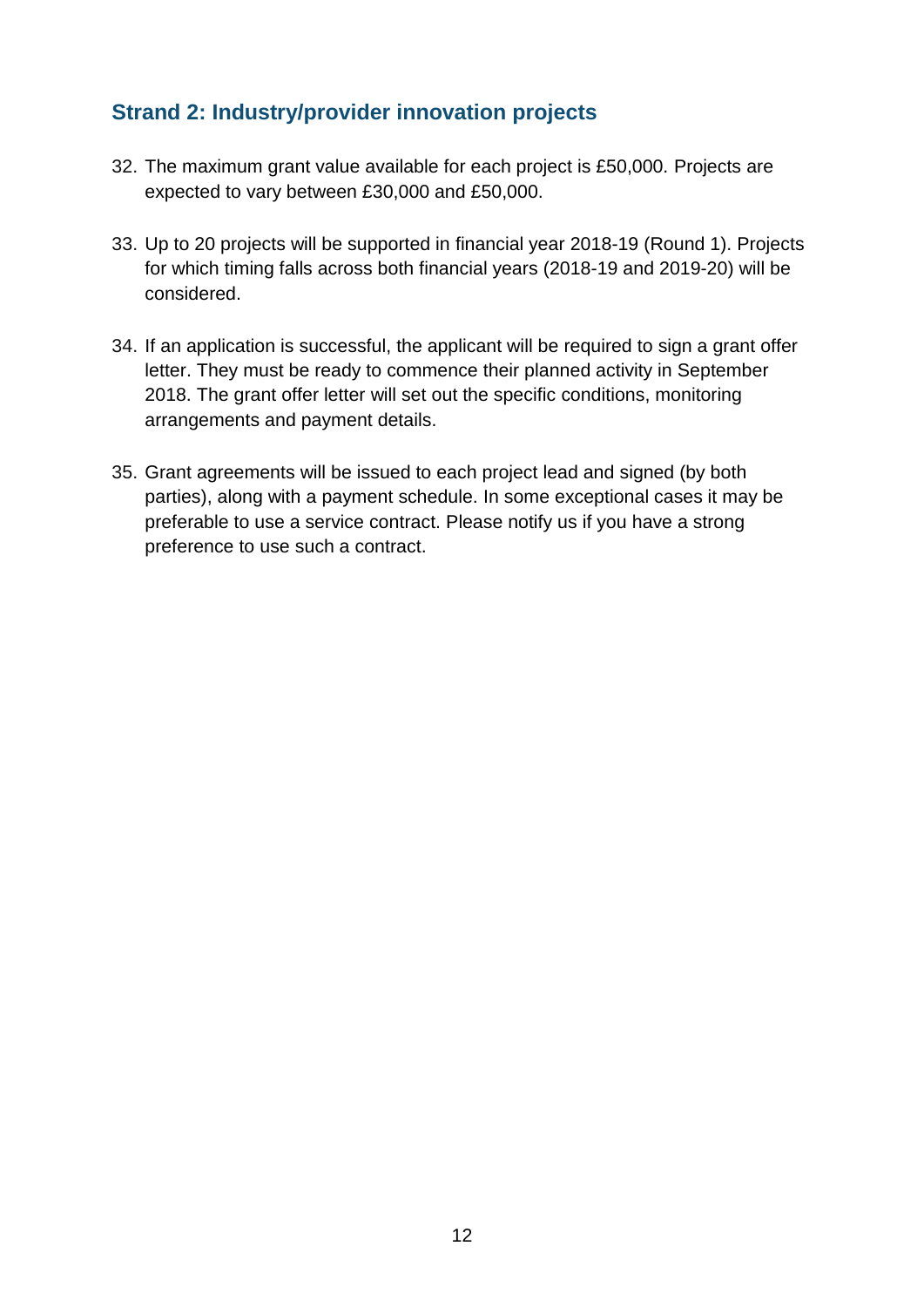## <span id="page-12-0"></span>**Eligibility and assessment criteria**

## <span id="page-12-1"></span>**Strand 1: Financial support for Initial Teacher Education**

#### **Strand 1 applications must meet the following eligibility criteria:**

#### **Eligibility criteria**

The individuals who will be supported must:

- $\circ$  be an industry professional defined as an individual who has worked for a minimum of three years in their area of vocation and is, at the time of applying to become an FE teacher, still working in that same industry, or has been within the past 18 months;
- $\circ$  be from within one of the four prioritised sector areas: childcare and education, digital, construction, engineering and manufacturing, or another priority STEM subject specialist area where teaching vacancies are hard to fill;
- o not yet hold a substantive teaching qualification, i.e. a Level 5 Teaching Qualification (DET) or equivalent/higher level teaching qualification;
- $\circ$  be of suitable quality/calibre as determined by the provider's own recruitment process.

The provider must:

- o confirm that the post being recruited to is for a permanent, full-time position or part-time at or over a 0.5 FTE contract;
- o demonstrate clearly how funding will be utilised to cover the full costs of the teacher training.

Providers can submit proposals for financial support for up to five individuals per organisation/consortium.

Capital costs are not in scope for this funding.

All successful organisations must meet the Business Suitability Criteria (please see the application form).

Your application should identify:

- o which sector or sectors you are applying for;
- $\circ$  the number of recruits in the financial year 2018-19;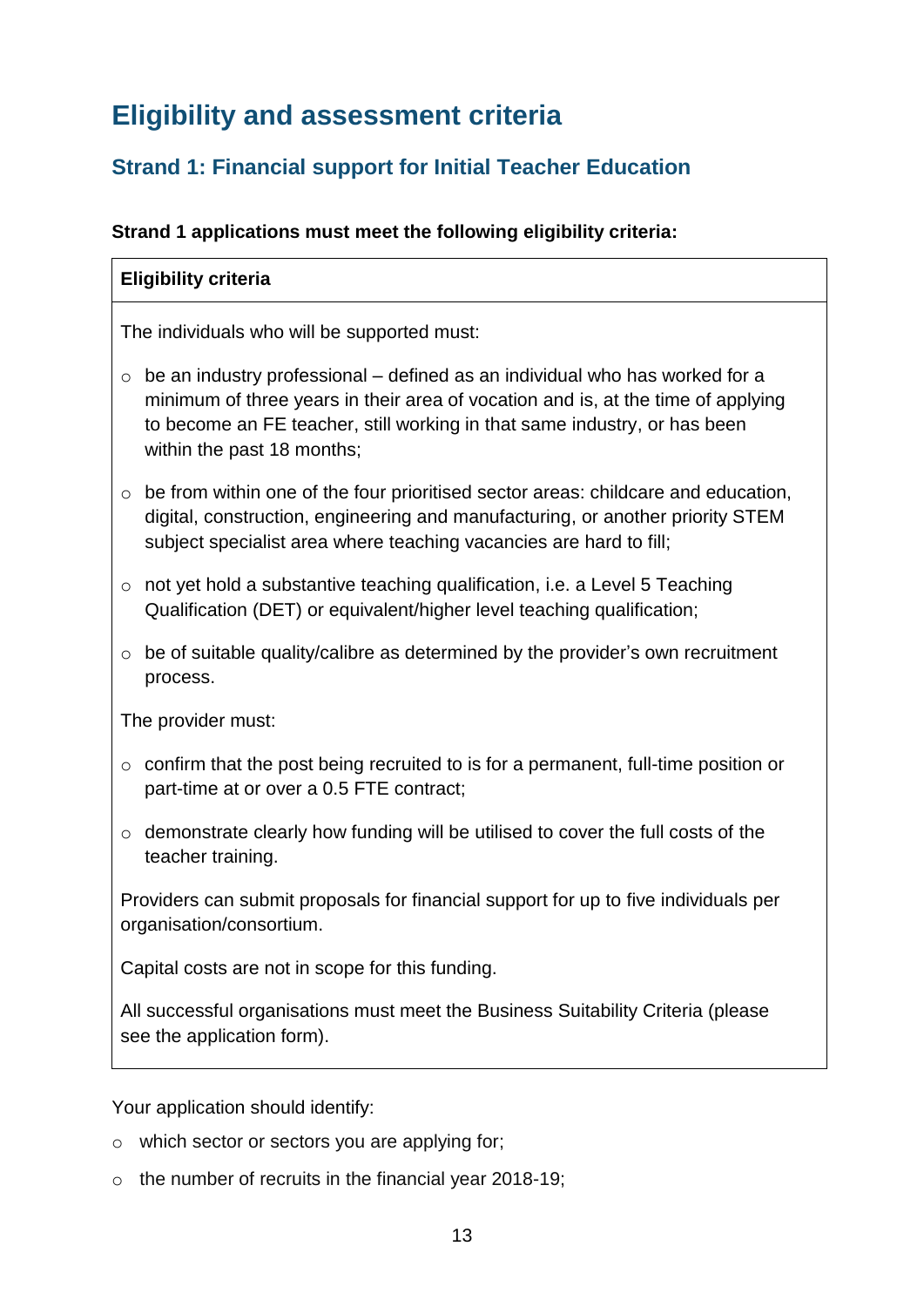- o the timing of your recruitment and training programme;
- o how you plan to add value to the programme delivery;
- o clear KPIs and impact criteria so that 'success' can be measured.

#### **If the programme is oversubscribed, we will assess applications on the following basis:**

| The strongest bids will:                                                                                                                                                                                                                                                                   |  |  |
|--------------------------------------------------------------------------------------------------------------------------------------------------------------------------------------------------------------------------------------------------------------------------------------------|--|--|
| seek to increase the capacity of FE teacher training, so proposals<br>with the following criteria would be particularly welcome. They<br>should:                                                                                                                                           |  |  |
| $\circ$ demonstrate a transformative approach that promotes<br>active experimentation and tests the boundaries of<br>current practice<br>$\circ$ have the potential to create high-impact, positive<br>experiences<br>$\circ$ have clear plans for how vacancies will be advertised to     |  |  |
| ensure engagement with the relevant industry sector/s<br>$\circ$ demonstrate how industry experts will be recruited to<br>hard-to-fill vacancies                                                                                                                                           |  |  |
| $\circ$ explain how existing links with employers and industry<br>groups will be utilised and how new links will be<br>developed                                                                                                                                                           |  |  |
| $\circ$ support subject/occupational-specific mentoring, through<br>a clearly outlined approach                                                                                                                                                                                            |  |  |
| $\circ$ pilot innovative models of collaboration between providers<br>and employers                                                                                                                                                                                                        |  |  |
| $\circ$ consider partnership models where providers manage<br>cohorts collaboratively                                                                                                                                                                                                      |  |  |
| $\circ$ plan to identify and share effective practice and<br>vocational pedagogy                                                                                                                                                                                                           |  |  |
| promote the use of emerging technologies, equipment<br>and innovative use of digital platforms and media, across<br>industry and in education<br>$\circ$ demonstrate value for money.                                                                                                      |  |  |
| demonstrate senior leadership commitment to, and support<br>$\circ$<br>for, this initiative<br>demonstrate they have the management capacity, systems<br>$\circ$<br>and processes in place to deliver the programme including:<br>$\circ$ clearly defined outcome and impact measures, and |  |  |
|                                                                                                                                                                                                                                                                                            |  |  |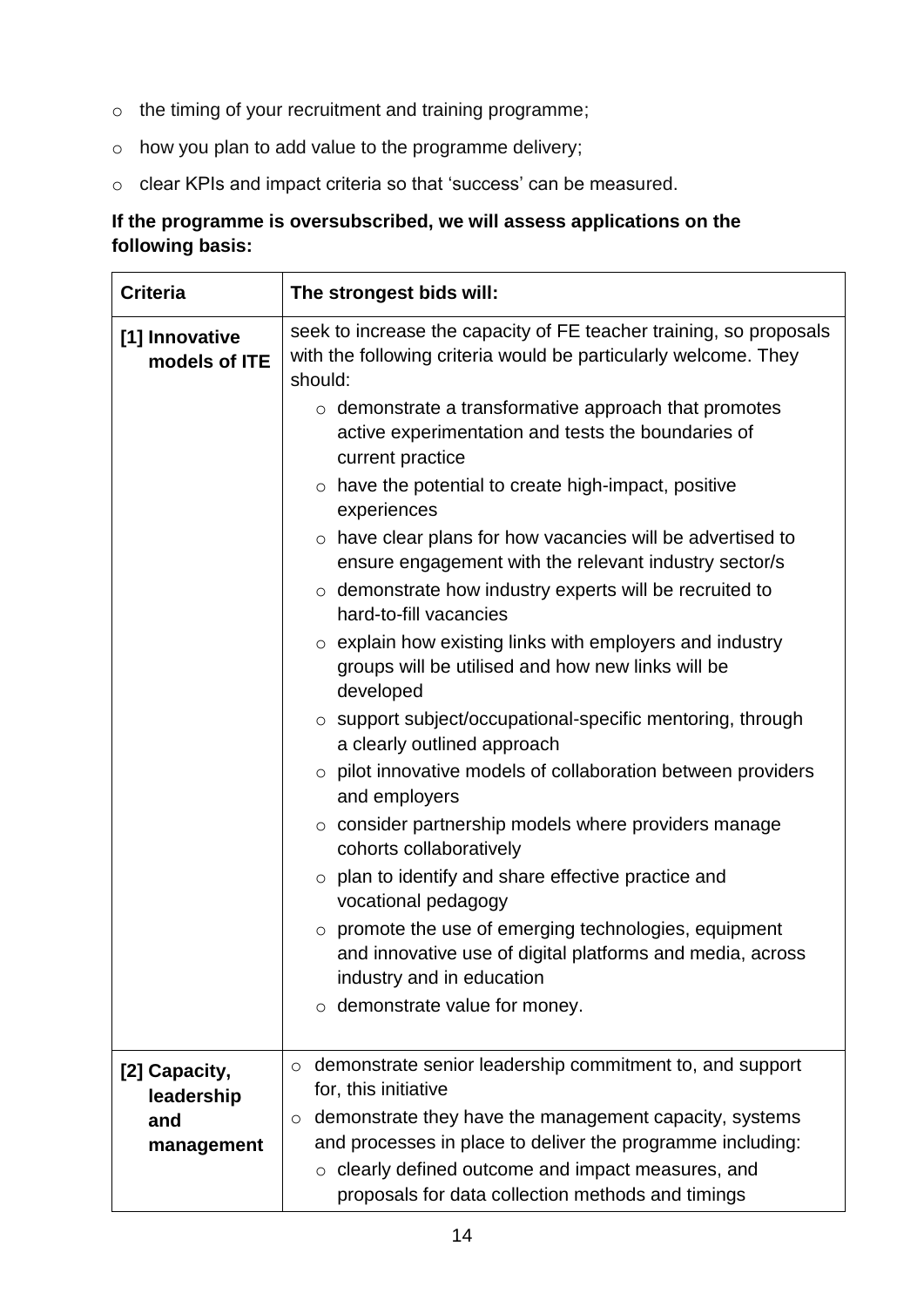|                                            | $\circ$ a coherent and realistic delivery plan which clearly<br>identifies the tasks and timescales required to<br>successfully deliver the ITE programme, contains clear<br>key performance indicators and clarifies associated roles<br>and responsibilities<br>$\circ$ identifying risks to delivery and providing details of<br>mitigation strategies and plans for monitoring and risk                                    |
|--------------------------------------------|--------------------------------------------------------------------------------------------------------------------------------------------------------------------------------------------------------------------------------------------------------------------------------------------------------------------------------------------------------------------------------------------------------------------------------|
|                                            | management<br>$\circ$ ensuring that an active approach to equality, diversity and<br>inclusion is demonstrated within planning and delivery<br>$\circ$ communication plans which build upon existing networks,<br>to maximise reach and ensure successful recruitment<br>$\circ$ showing how funds will be managed to ensure additional<br>teacher time in the first eight weeks and during the<br>remainder of the programme. |
| [3] Sustainability<br>and<br>dissemination | include dissemination plans, to ensure wider impact<br>$\circ$<br>have plans to sustain impact beyond the period of funding<br>$\circ$<br>demonstrate the value and possibilities of sustainable and<br>$\circ$<br>scalable models through existing relationships between<br>colleges/providers, and industry, and through learned<br>societies, subject associations and professional membership<br>bodies.                   |

| <b>Criteria</b>                         | <b>Maximum score</b> | Pass threshold |
|-----------------------------------------|----------------------|----------------|
| <b>Eligibility</b>                      | Qualifying criteria  |                |
| [1] Innovative models of ITE            | 10(5x2)              | 6              |
| [2] Capacity, leadership and management | 5                    | 3              |
| [3] Sustainability and dissemination    | 5                    | 3              |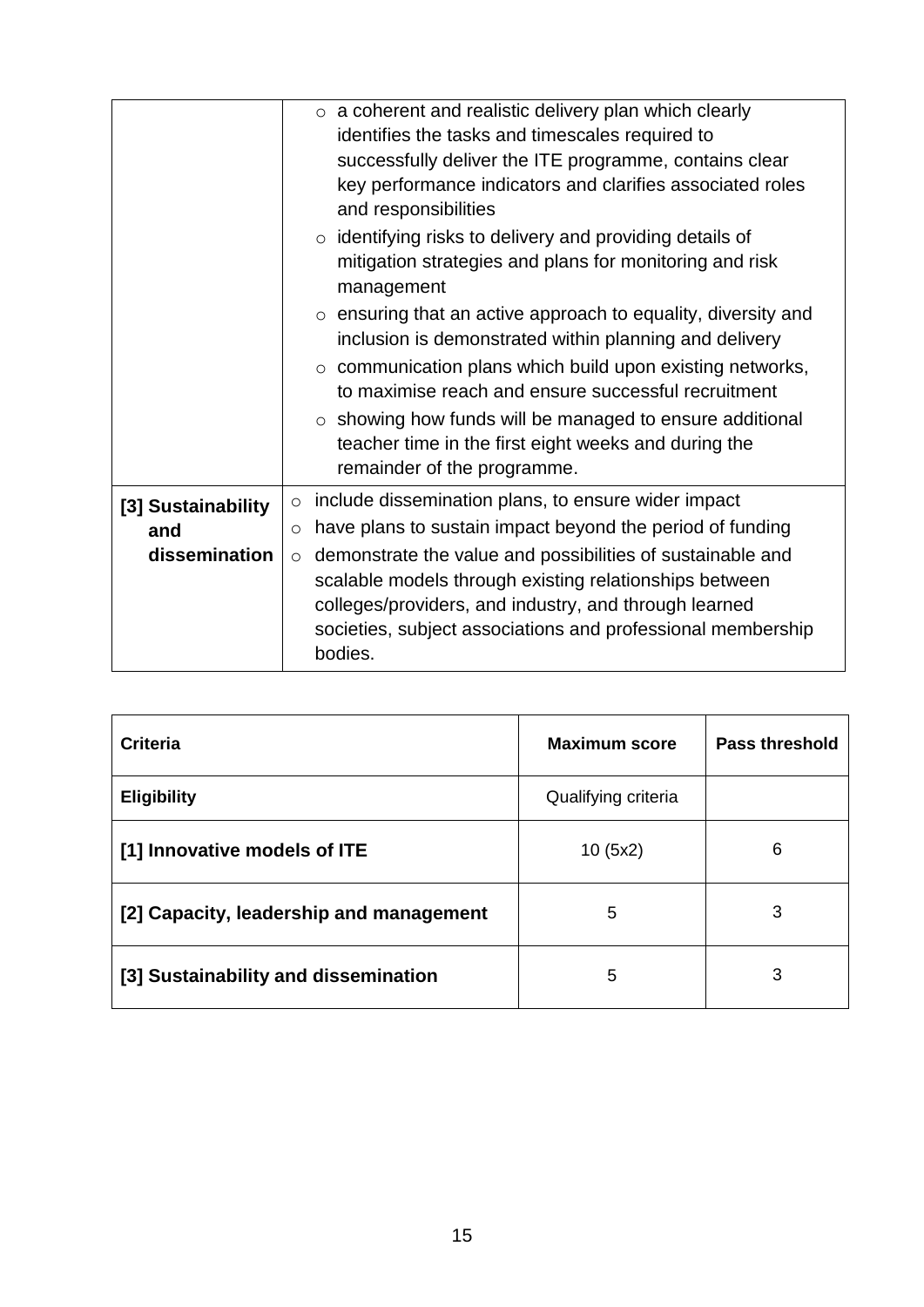## <span id="page-15-0"></span>**Strand 2: Industry/provider innovation projects**

#### **Strand 2 project proposals must meet the following:**

#### **Eligibility Criteria**

For an application to be eligible, it must:

- o include at least one named FE /post-16 provider. Definitions about the providers in scope are included earlier in the guidance;
- o not have received previous public funding for the same initiative proposed.

Capital costs are not in scope for this project funding.

Wage uplifts for new teachers are not in scope for this project.

All successful organisations must meet the Business Suitability Criteria (please see the application form).

#### **We will then assess proposals using the following criteria**

Strand 2 projects should explore new ways of supporting industry professionals into the FE sector, potentially on an ad-hoc/part time basis (less than 0.5 FTE) or through innovative models such as those being 'shared' across several different colleges/providers. For projects where more than one provider is involved there will need to be an identified lead provider which will be in receipt of the funding.

| <b>Criteria</b>                                                  | The strongest bids will:                                                                                                                                                                                 |
|------------------------------------------------------------------|----------------------------------------------------------------------------------------------------------------------------------------------------------------------------------------------------------|
| [1] Innovative<br>proposals                                      | Proposals must aim to achieve one or more of the following<br>programme objectives:                                                                                                                      |
| which fit with<br>the programme<br>objectives and<br>policy aims | increase the number of skilled FE teachers in priority<br>$\circ$<br>sectors (e.g. technical routes and priority STEM areas) by<br>helping experienced industry professionals enter the FE<br>profession |
|                                                                  | help to increase capacity of teaching in FE through<br>$\circ$<br>industry-related CPD                                                                                                                   |
|                                                                  | demonstrate the value of and possibilities for industry/FE<br>$\circ$<br>collaboration                                                                                                                   |
|                                                                  | stimulate and support local initiatives to improve FE<br>$\circ$<br>teaching quality and capacity for industry collaboration.                                                                            |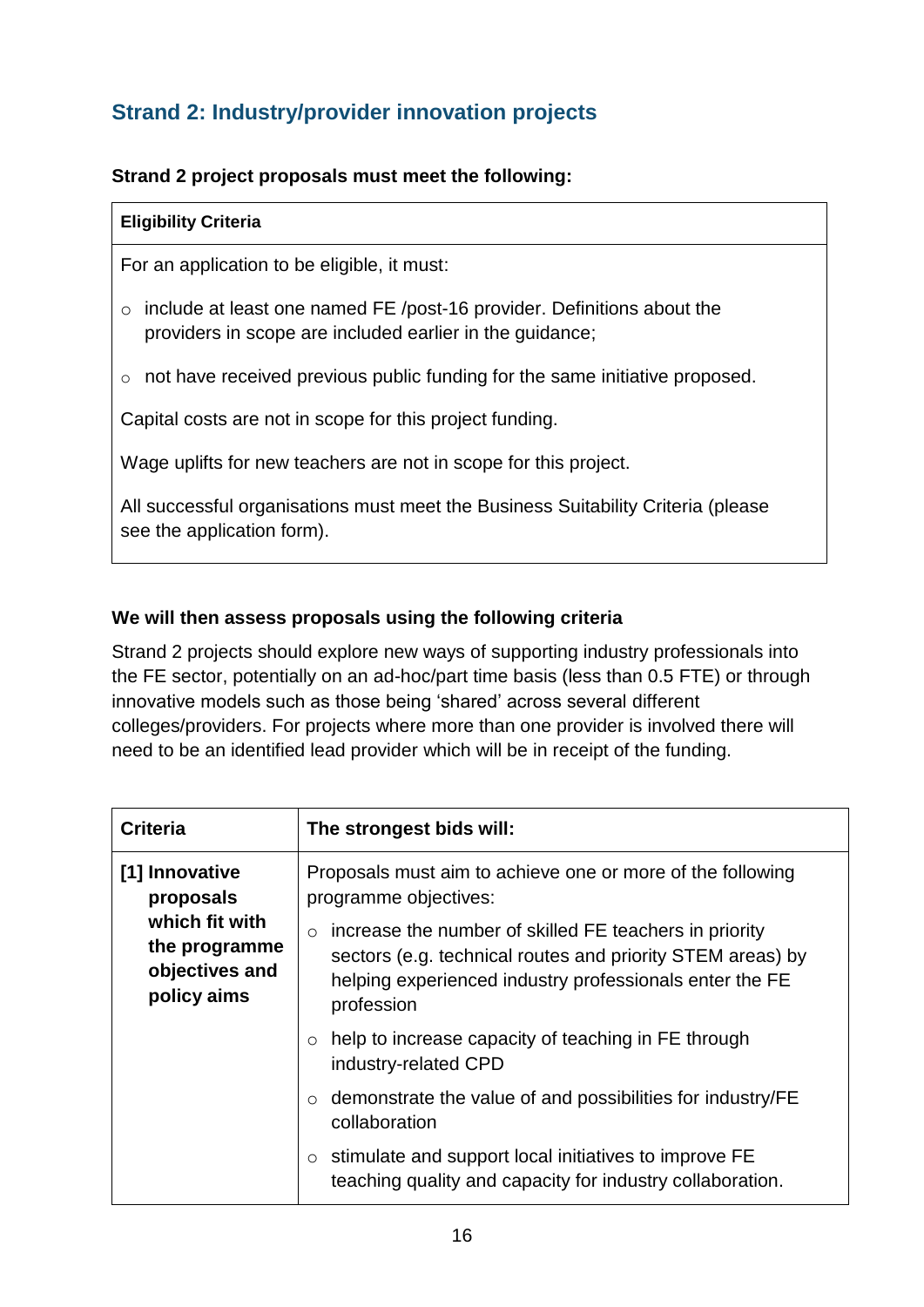| <b>Criteria</b>                               | The strongest bids will:                                                                                                                                                                                                                                      |  |  |
|-----------------------------------------------|---------------------------------------------------------------------------------------------------------------------------------------------------------------------------------------------------------------------------------------------------------------|--|--|
|                                               | Proposals should be innovative in their approach and should:                                                                                                                                                                                                  |  |  |
|                                               | demonstrate a transformative method, encouraging active<br>$\circ$<br>experimentation and testing the boundaries of current<br>practice                                                                                                                       |  |  |
|                                               | demonstrate innovative ideas that are supported by<br>$\circ$<br>research or relevant theories of change                                                                                                                                                      |  |  |
|                                               | have the potential to create completely different positive<br>$\circ$<br>experiences and outcomes within ITE and methods of<br>industry and provider collaboration.                                                                                           |  |  |
| [2] Outcomes and<br><b>Impact</b>             | support high-quality, industry-related professional<br>$\circ$<br>development and evidence its impact on practice, learners<br>and organisations                                                                                                              |  |  |
|                                               | have clearly-defined outcome and impact measures, and<br>$\circ$<br>proposals for data collection methods and timings                                                                                                                                         |  |  |
|                                               | promote dual professionalism, mapping activity across the<br>$\circ$<br><b>ETF Professional Standards.</b>                                                                                                                                                    |  |  |
| [3] Capacity,<br>leadership and<br>management | demonstrate that robust leadership, partnership and<br>$\circ$<br>management arrangements are in place (throughout<br>partnerships between providers and employers, and<br>between providers where there is more than one provider<br>involved)               |  |  |
|                                               | demonstrate senior leadership, ownership and<br>$\circ$<br>sponsorship                                                                                                                                                                                        |  |  |
|                                               | present a coherent and realistic delivery plan which clearly<br>$\circ$<br>identifies the tasks and timescales required to successfully<br>deliver the project, contain clear key performance<br>indicators and clarify associated roles and responsibilities |  |  |
|                                               | ensure that an active approach to equality, diversity and<br>O<br>inclusion is demonstrated within planning and delivery                                                                                                                                      |  |  |
|                                               | outline the key skills, knowledge and experience of<br>$\circ$<br>delivery partners, providing evidence of suitability to deliver<br>the project outcomes                                                                                                     |  |  |
|                                               | identify risks to delivery and provide detail of mitigation<br>$\circ$<br>strategies and plans for project monitoring and risk<br>management                                                                                                                  |  |  |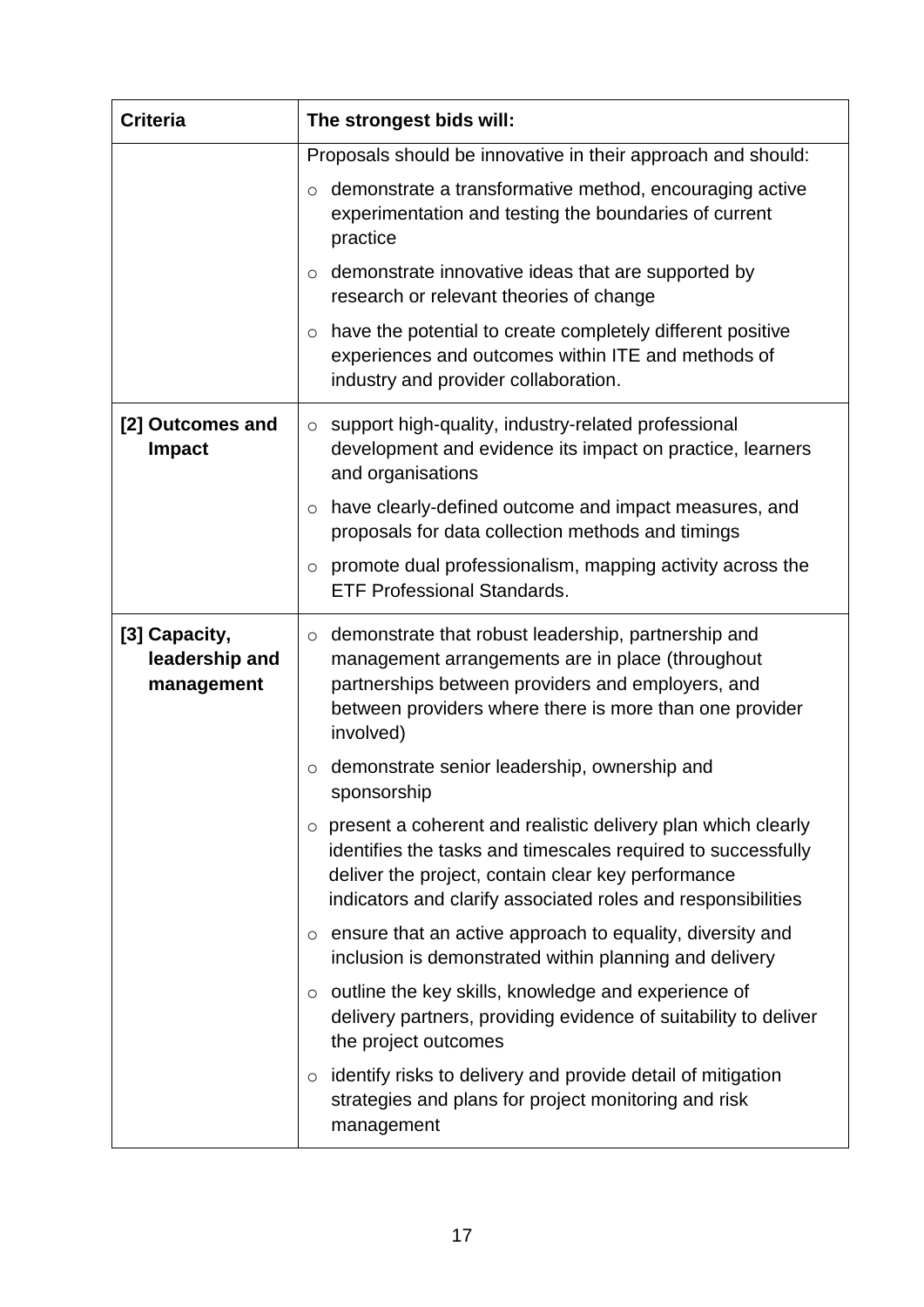| <b>Criteria</b>                            | The strongest bids will:                                                                                                                                                                                                          |
|--------------------------------------------|-----------------------------------------------------------------------------------------------------------------------------------------------------------------------------------------------------------------------------------|
|                                            | build upon existing examples of effective practice,<br>$\circ$<br>extending approaches to stimulate and develop local<br>partnerships and collaborations.                                                                         |
| [4] Value for<br><b>Money</b>              | provide a clear breakdown of the costs incurred to meet<br>$\circ$<br>programme objectives                                                                                                                                        |
|                                            | demonstrate clearly how funding will be utilised to<br>$\circ$<br>support secondments, placements and instances of<br>cross-organisational activity                                                                               |
|                                            | demonstrate how working with partners adds value to<br>$\circ$<br>proposed activity, including learned societies, subject<br>associations and professional membership bodies.                                                     |
| [5] Sustainability<br>and<br>dissemination | maximise the impact of industry/provider placements,<br>$\circ$<br>across organisations and beyond, through disseminating<br>outcomes and sharing effective practice                                                              |
|                                            | give evidence of plans to sustain activity and impact<br>$\circ$<br>beyond the period of programme funding                                                                                                                        |
|                                            | demonstrate the value and possibilities of sustainable and<br>$\circ$<br>scalable models of collaboration through strengthening<br>existing relationships between learning providers, skills for<br>growth networks, and industry |
|                                            | include communication plans which build upon existing<br>$\circ$<br>provider, employer and skills networks, to maximise reach<br>and engagement.                                                                                  |

| <b>Criteria</b>                                                                        | <b>Maximum score</b> | <b>Pass threshold</b> |
|----------------------------------------------------------------------------------------|----------------------|-----------------------|
| <b>Eligibility</b>                                                                     | Qualifying criteria  |                       |
| [1] Innovative proposals which fit with<br>the programme objectives and<br>policy aims | 10(5x2)              | 6                     |
| [2] Outcomes and impact                                                                | 10(5x2)              | 6                     |
| [3] Capacity, leadership and<br>management                                             | 10(5x2)              | 6                     |
| [4] Value for money                                                                    | 5                    | 3                     |
| [5] Sustainability and dissemination                                                   | 5                    | 3                     |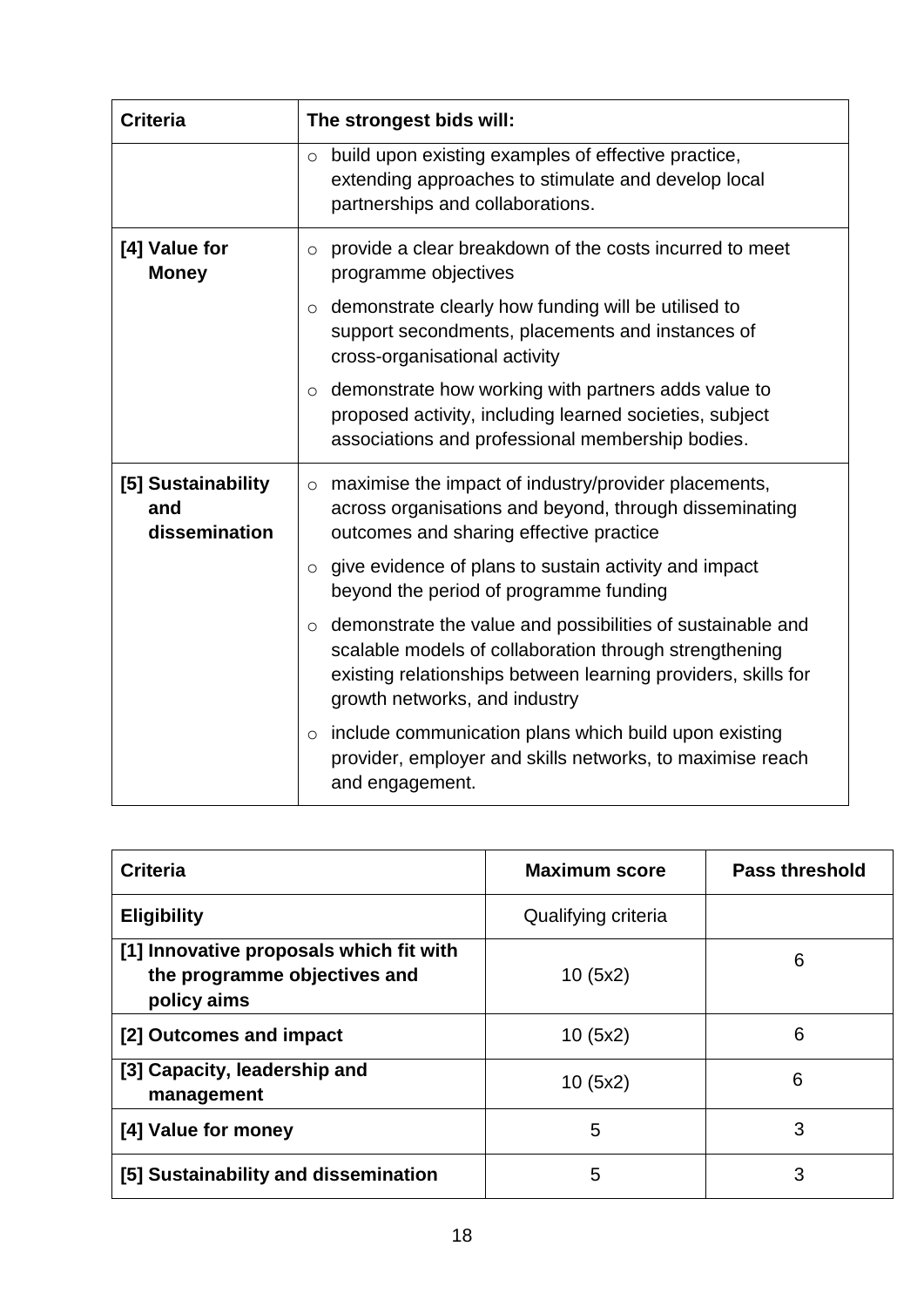## <span id="page-18-0"></span>**The application process**

## <span id="page-18-1"></span>**How to apply – submitting your application**

The application form can be downloaded as a separate document here: [http://www.et-foundation.co.uk/supporting/support-teacher-recruitment/taking](http://www.et-foundation.co.uk/supporting/support-teacher-recruitment/taking-teaching-further/)[teaching-further/](http://www.et-foundation.co.uk/supporting/support-teacher-recruitment/taking-teaching-further/)

Each section of the application form directly relates to an assessment criterion.

Please keep within the word limit – any words over the limit will not be taken into consideration. Only the requested additional attachments or annexes will be permitted.

Applications must be submitted to [Takingteachingfurther@etfoundation.co.uk](mailto:Takingteachingfurther@etfoundation.co.uk) and must be received by **12 noon on 27 July 2018**.

Any applications received after this time/date will not be assessed.

Where an application is deemed to be borderline in terms of scoring, the ETF may conduct interviews to assess it further.

### <span id="page-18-2"></span>**Timetable**

| <b>Activity</b>                                                            | Date                       |
|----------------------------------------------------------------------------|----------------------------|
| Guidance issued                                                            | 20 June 2018               |
| Information webinars for interested parties released                       | By 22 June<br>2018         |
| Deadline for questions                                                     | 19 July 2018               |
| Proposals to be received no later than                                     | 12 noon on<br>27 July 2018 |
| Clarification discussions / additional information submitted (if required) | w/c 13 August<br>2018      |
| Assessment and appraisal of proposals                                      | August 2018                |
| Funding awarded                                                            | Sept 2018                  |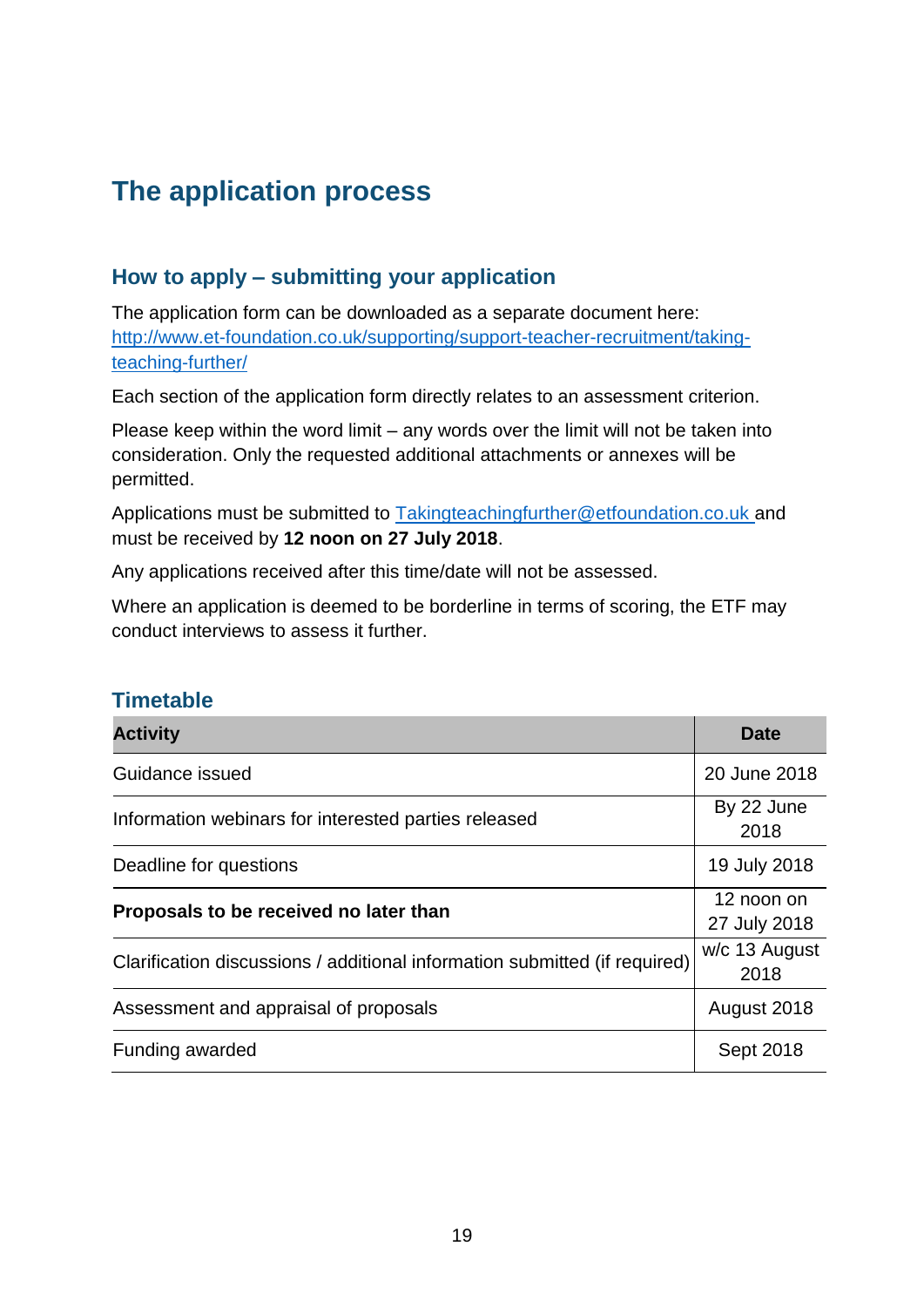### <span id="page-19-0"></span>**How the assessment process will work**

- Applications will be scored against the criteria stated in the eligibility and criteria sections of this document.
- Minimum and maximum threshold scores for each section have been provided under the eligibility and criteria sections for each strand.
- Limited funds are available, so applications will be ranked through a standardised scoring process. Top-scoring bids will then be selected for recommendation.
- For those applications deemed borderline, we may require an interview. We would also ask bidders to be available in the week commencing 13 August 2018 for follow-up discussions with the ETF, where we may seek clarification or ask for additional information on the application, should this be necessary.
- After the scoring process has taken place, recommendations will be made to the DfE, who will ultimately decide on which applicants will be supported. Unsuccessful bidders will be notified, and provided with email feedback, stating the reasons why their application was not successful. There is no right of appeal.

### <span id="page-19-1"></span>**Webinars and further information for applicants**

- 36. A recorded presentation will be made available for interested individuals and organisations to learn more about the programme. We would encourage interested colleagues to read all supporting materials outlined in the presentation to gain a better understanding of the programme and to use these opportunities to resolve any queries before completing an application. Further details about the dates and registration details can be found on the Taking Teaching Further web page.
- 37. If applicants have any queries, they should contact ETF via the Taking Teaching Further mailbox, [Takingteachingfurther@etfoundation.co.uk,](mailto:Takingteachingfurther@etfoundation.co.uk) prior to submitting an application form. We will aim to respond to all queries within 3 working days. All questions and responses (where appropriate) will be published on the Taking Teaching Further web page.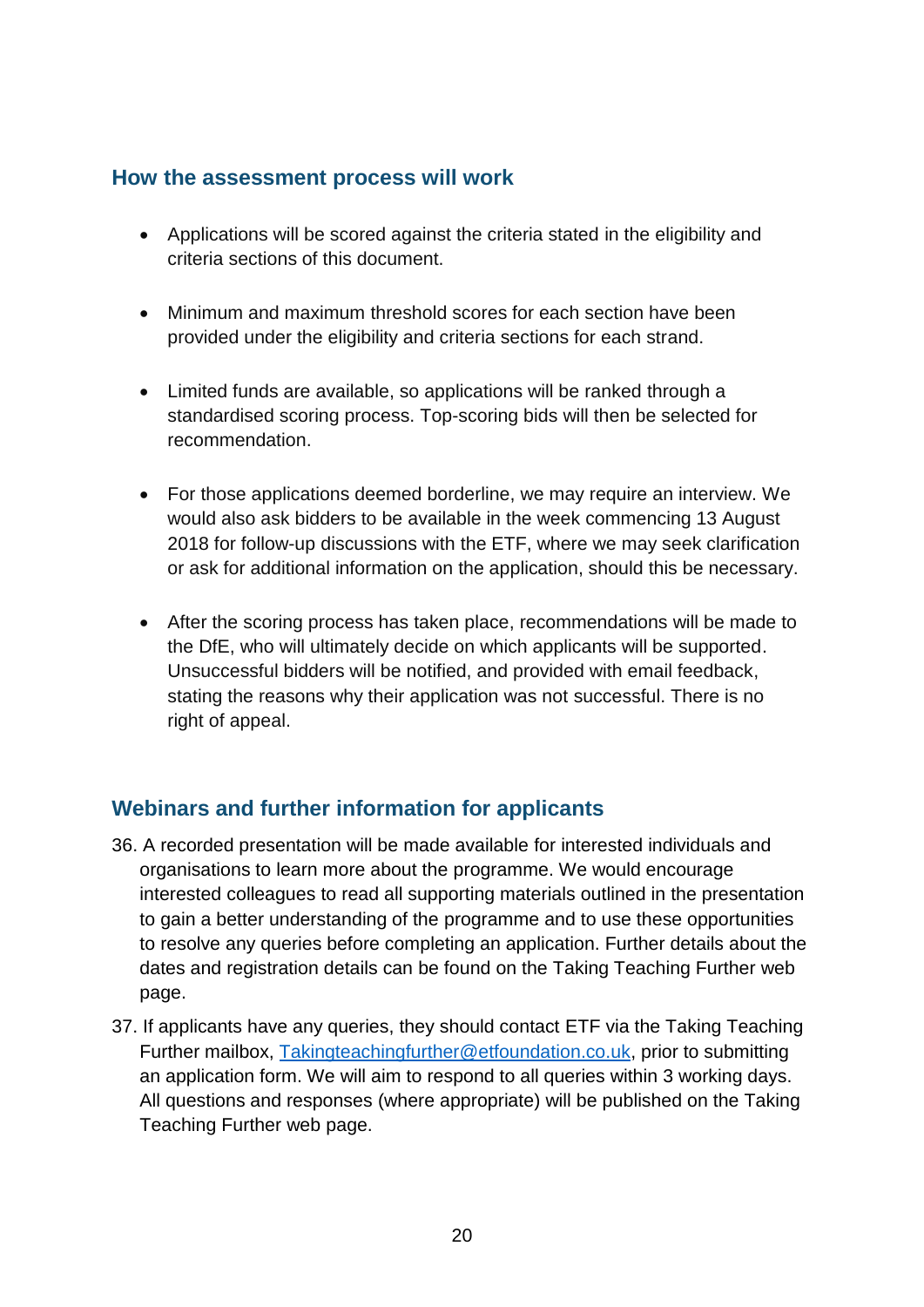## <span id="page-20-0"></span>**Management arrangements**

### <span id="page-20-1"></span>**Project initiation**

- 38. All successful applicants will be notified in late September 2018, pending necessary approvals from the DfE. In some cases, your application may be approved subject to amendments. These will be agreed with the project lead before any agreements or payments are issued.
- 39. Funding agreements will be issued to each project lead and signed (by both parties), along with a payment schedule.

### <span id="page-20-2"></span>**Monitoring, impact and evaluation**

- 40.The Department will be appointing an independent evaluator to evaluate the projects and wider programme, based on an agreed evaluation framework. Bidders will be expected to cooperate fully with the evaluation process, including any final reporting that may take place after the grant funding has ceased.
- 41. All projects will need a named project lead who will liaise with the ETF, the Department and the evaluator. All projects will need to collect and provide the evaluator with agreed management information, which could include data such as attendance and progress records. The management information to be collected will be agreed with individual projects, early in the Taking Teaching Further programme.
- 42. The evaluators will provide high-level expert analytical support for the projects, helping to refine key performance indicators and other measures. They will ensure their work is kept to a minimum to avoid over-burdening providers. An evaluation of the programme will be posted on the gov.uk website.
- 43. The project lead will also be asked to provide data returns, setting out key activities and milestones that have been achieved; and to send representatives to monthly monitoring meetings (a mix of face to face and over the phone) with the ETF; project costs should include this. The ETF and, on occasion, the Department for Education may also send colleagues managing the programme and officials to visit the projects and observe their delivery.
- 44. The ETF will organise knowledge-sharing and networking events during the course of the programme, to share effective practice and insights between the funded projects and the wider sector. Bidders (and all stakeholders involved in delivering the project) will be expected to participate fully in these activities and to be willing to share their insights with others.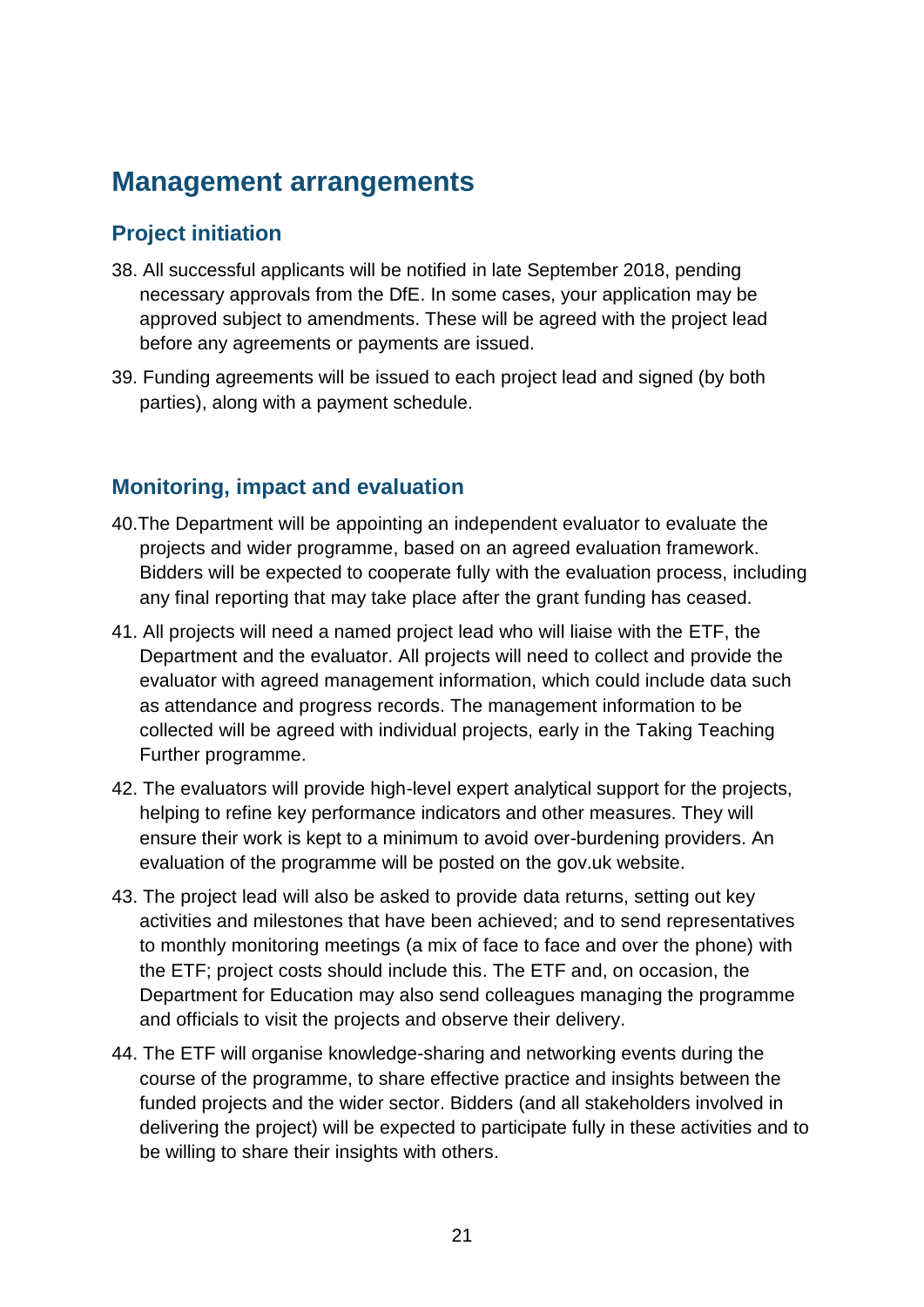## <span id="page-21-0"></span>**Terms and conditions of funding**

45. Before submitting an application, applicants should ensure they have read and understood the grant funding agreement terms and conditions. These can be found here: [https://www.gov.uk/government/publications/grant-funding](https://www.gov.uk/government/publications/grant-funding-agreement-terms-and-conditions)[agreement-terms-and-conditions.](https://www.gov.uk/government/publications/grant-funding-agreement-terms-and-conditions)

In applying to the Taking Teaching Further programme applicants will be agreeing to the grant funding agreement terms and conditions.

- 46. Any content produced on either strand will be covered by the Open Government Licence. This means that the DfE will retain copyright and intellectual property rights (IPR), but the ETF could use/reuse the material without payment.
- 47. In some exceptional instances it will be preferable to use a service contract to award funding to providers, but in all other cases we will be using grant funding arrangements. Please notify us if you have a strong preference to use a service contract.
- 48. A note on funding restrictions: due to government efficiency controls there are restrictions on certain types of activity that can be financed with public funds. This includes marketing, the development of digital services and consultancy.
- 49. This means that controls apply to most communications activity including (but not limited to):
	- advertising and marketing (including digital)
	- market research, printing and publications;
	- events, conferences and exhibitions;
	- public relations activities;
	- digital communications activities;
	- consultation activities including associated publicity, events, resources and materials, research, analysis and evaluation; and
	- communication strategy, planning, concept and proposition testing and development.
- 50. Marketing activity

If your proposal requests funding for marketing and advertising which fall under the efficiency controls, approval from the DfE will be required before the funding could be granted and you may need to provide further information that might result in a delay in clearing funding.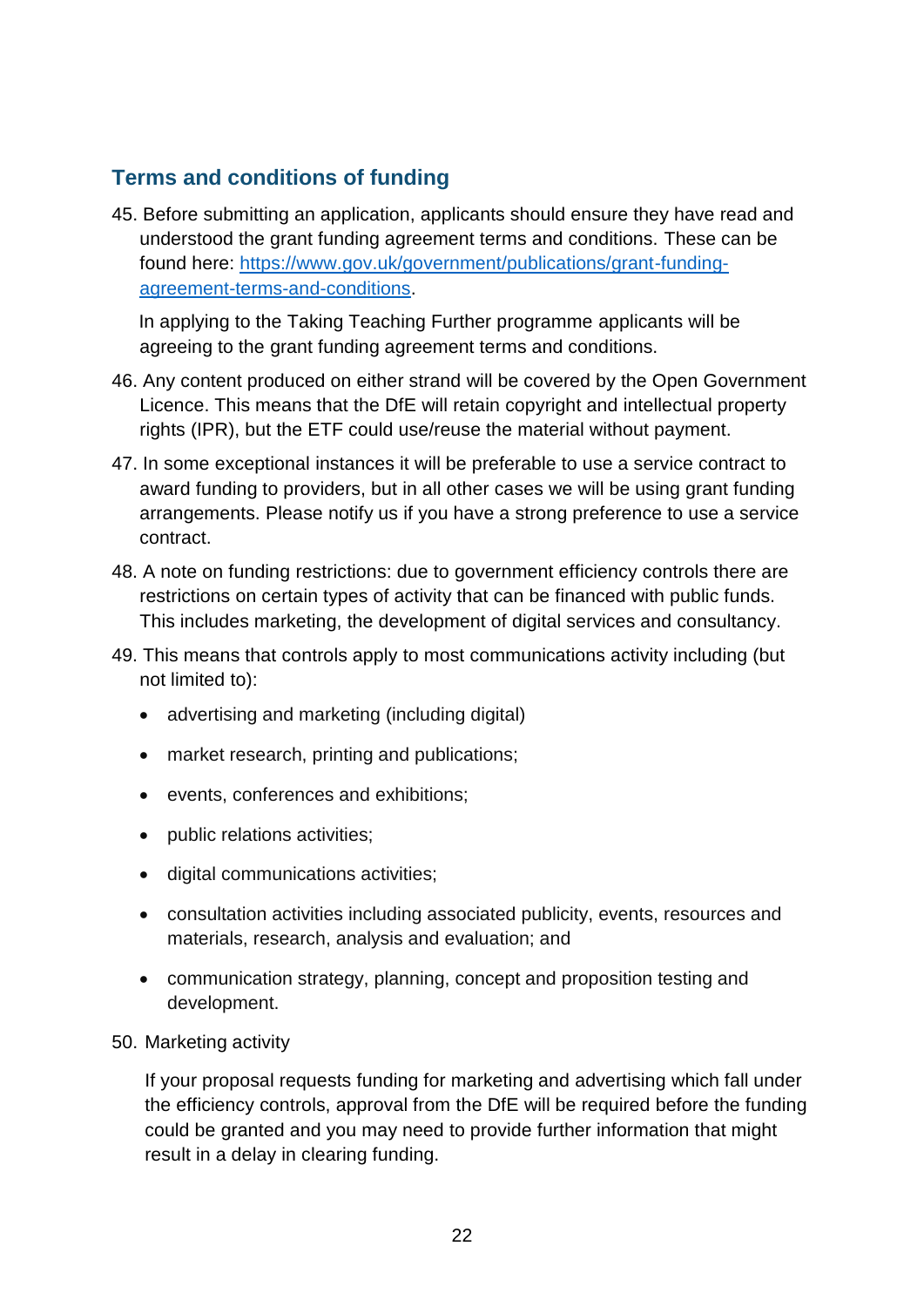51. Digital activity

The process will also apply to digital activity, for proposals including expenditure on websites, mobile apps, domain names. Any exemption required, and funding, will need to be agreed beforehand by the DfE, and you may need to provide further information that might result in a delay in clearing funding.

52. Bids should therefore consider such activity for which funding is requested. This does not preclude this activity being considered for funding. But if there are proposals where a significant part of the grant being applied for will be used in these areas, they can only be considered if there is an overwhelming case for the proposed product or service.

### <span id="page-22-0"></span>**Data protection and cyber security**

- 53. Protocols will be in place for programme data handling (electronic and physical) in accordance with the data protection legislation. All project leads (and anyone else within the project who is required to store and/or share data from the project) will need to ensure appropriate security and password protections are in place for all servers, computers/devices, documents and software being used to host or share data. Back-up copies should be made and no project data should be shared with any organisation or participant outside of the programme, unless express permission has been given by those concerned [\(http://www.et-foundation.co.uk/terms-of-usage/privacy-cookie-policy/\)](http://www.et-foundation.co.uk/terms-of-usage/privacy-cookie-policy/).
- <span id="page-22-1"></span>54. We will expect successful applicants to have all relevant cyber security software and internal monitoring checks in place. This will be reflected in the contract agreements signed with all project leads.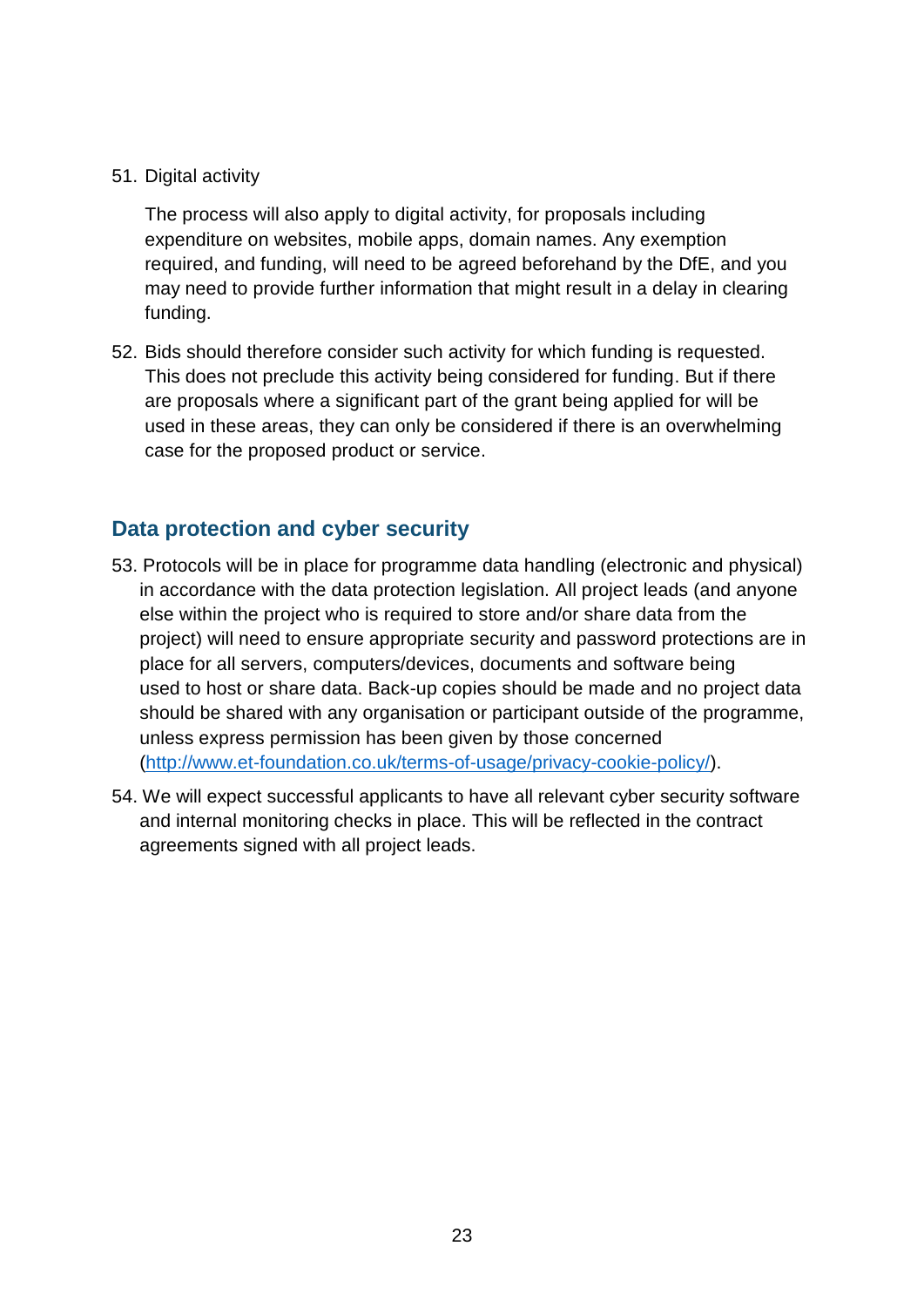## **Equality, diversity and inclusion**

- 55. The ETF and the DfE are committed to equality, diversity and inclusion.
- 56. We expect each project to consider the equality, diversity and inclusion implications. We will ask you to reflect this in all outputs and reports. All participants will be requested to complete the ETF's Equality and Diversity survey, unless they have already done so as part of another project.
- 57. It is important that all project participants, and in particular project leads, consider the varying needs of people with recognised protected characteristic groups in all aspects of project delivery. This, for example, means:
	- sourcing meeting venues that meet minimum accessibility standards and are able to make reasonable adjustments;
	- providing materials, papers or discussion points in advance, and in different formats, where requested;
	- using accessible online meeting / teleconference platforms.

It is also important that all project materials and outputs:

- are written in plain English;
- conform to readability guidelines (e.g. uses accessible font sizes/ colours);
- are suitable, where possible, for screen-readers;
- reduce perceived / actual barriers e.g. using examples / images that represent diverse groups.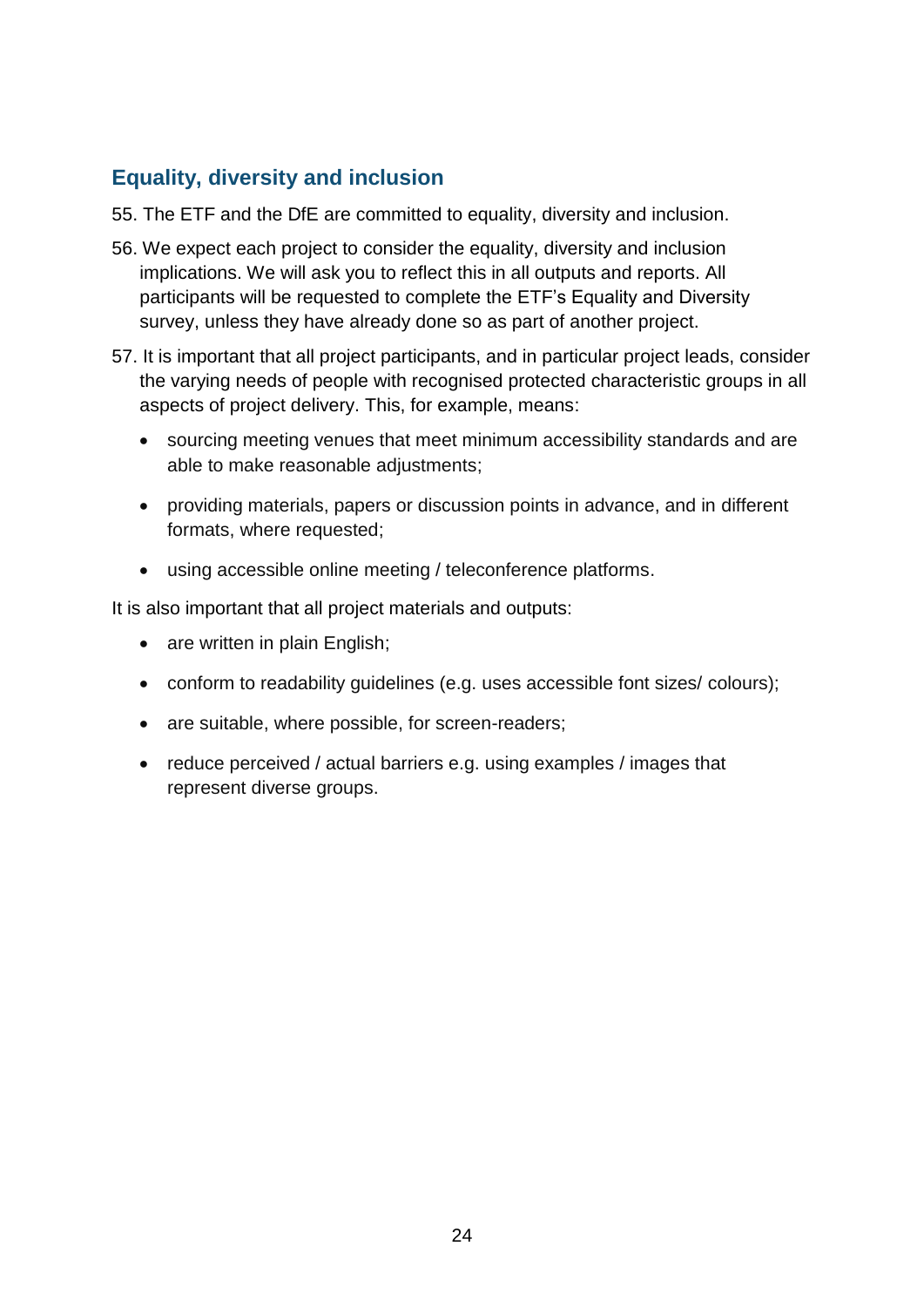## <span id="page-24-0"></span>**Appendix 1**

### <span id="page-24-1"></span>**How we will score the applications**

We will evaluate all bids received against the assessment criteria, to ensure a fair process. The DfE and the ETF reserve the right to determine the number of applications that are successful during the process, based on the quality of the bids received, mix of themes and geographical spread.

Where an application is deemed to be borderline (i.e. where the score is just below the threshold pass score), the ETF may conduct interviews in order to assess the application further.

We will not fund projects that do not clearly meet the eligibility criteria set out for each of the two strands in the Application Guidance.

#### **Strand 1: Financial Support for Initial Teacher Education**

Subject to demonstrating eligibility there are three assessment criteria for Strand 1.

These are:

- [1] Innovative models of ITE
- [2] Capacity, leadership and management
- [3] Sustainability and dissemination.

Details of our expectations under these criteria are provided in the table below.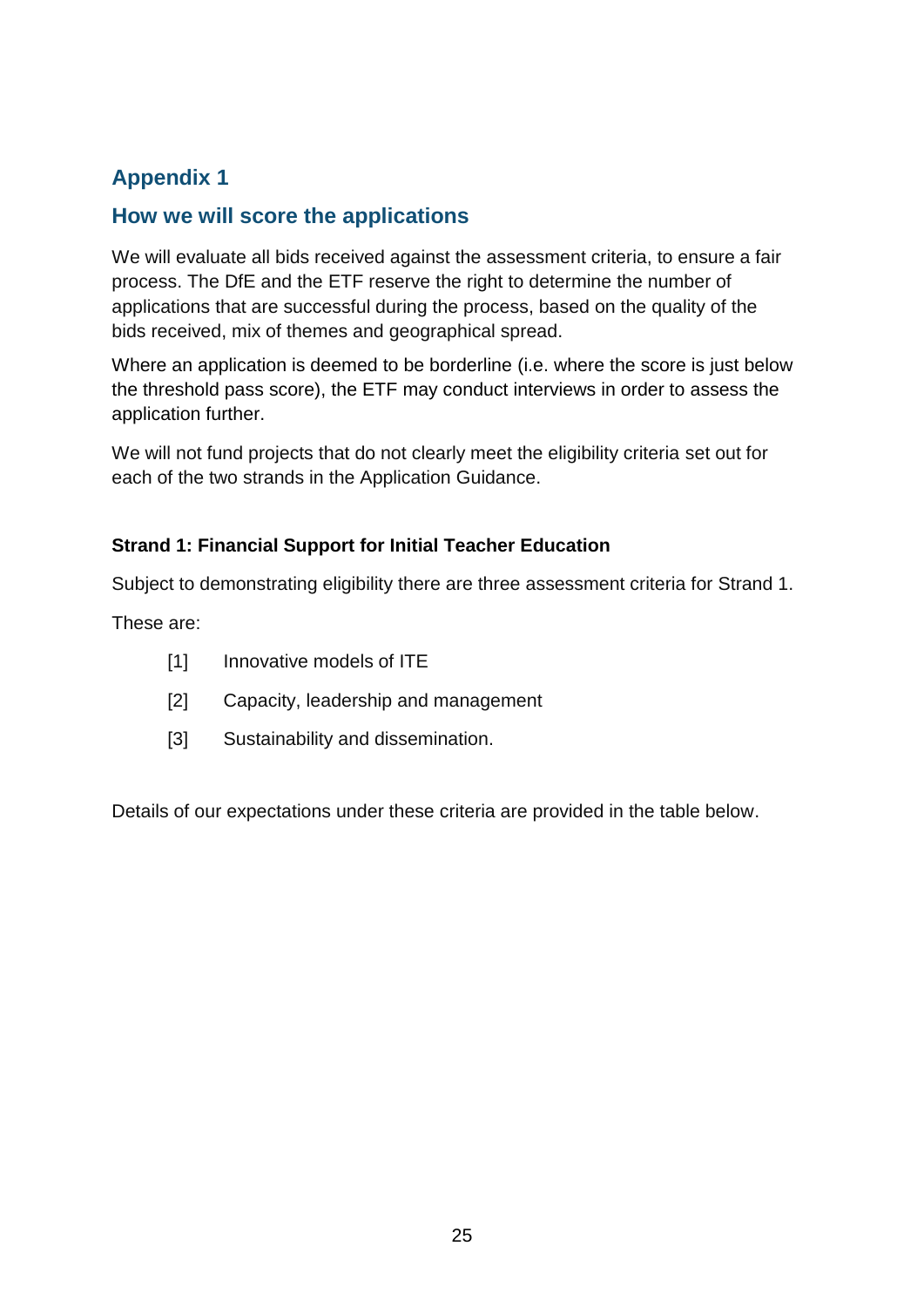| <b>Assessment Criteria</b>                                                                                                                                                  | Scoring thresholds                                                                                                                                               |  |  |
|-----------------------------------------------------------------------------------------------------------------------------------------------------------------------------|------------------------------------------------------------------------------------------------------------------------------------------------------------------|--|--|
| <b>Innovative models of ITE</b>                                                                                                                                             |                                                                                                                                                                  |  |  |
| The strongest bids will seek to increase the<br>capacity of FE teacher training, so proposals<br>with the following criteria would be particularly<br>welcome. They should: | 5: Exceeded<br>There are very clear plans in place to show how<br>the applicant will recruit, support and train their<br>cohort.                                 |  |  |
| demonstrate a transformative<br>$\circ$<br>approach that promotes active<br>experimentation and tests the<br>boundaries of current practice                                 | Innovative elements that test the furthest<br>boundaries of current practice are clearly set out<br>within the delivery model.                                   |  |  |
| have the potential to create<br>$\circ$<br>high-impact, positive experiences<br>have clear plans for how vacancies<br>$\circ$<br>will be advertised to ensure               | The approach or idea is novel and takes forward<br>ideas set out in the assessment criteria, or<br>offers other innovative approaches with a clear<br>rationale. |  |  |
| engagement with the relevant industry<br>sector/s                                                                                                                           | The approach offers excellent value for money.                                                                                                                   |  |  |
| demonstrate how industry experts will<br>$\circ$<br>be recruited to hard-to-fill vacancies<br>explain how existing links with<br>$\circ$                                    | 3: Good<br>How the applicant will recruit, support and train<br>their cohort is set out clearly.                                                                 |  |  |
| employers and industry groups will be<br>utilised and how new links will be<br>developed                                                                                    | The approach or idea offers some innovation<br>with potential.                                                                                                   |  |  |
| support subject or occupational-<br>$\circ$<br>specific mentoring, through a clearly<br>outlined approach                                                                   | The approach promotes some areas that<br>demonstrate value for money.<br>1: Poor                                                                                 |  |  |
| pilot innovative models of<br>$\circ$<br>collaboration between providers and<br>employers                                                                                   | How the applicant will recruit, support and train<br>their cohort is not set out clearly.                                                                        |  |  |
| consider partnership models where<br>$\circ$<br>providers manage cohorts<br>collaboratively                                                                                 | The approach or idea is not particularly<br>innovative.                                                                                                          |  |  |
| plan to identify and share effective<br>O<br>practice and vocational pedagogy                                                                                               |                                                                                                                                                                  |  |  |
| promote the use of emerging<br>$\circ$<br>technologies, equipment and<br>innovative use of digital platforms<br>and media, across industry and<br>in education              |                                                                                                                                                                  |  |  |
| demonstrate value for money.<br>$\circ$                                                                                                                                     |                                                                                                                                                                  |  |  |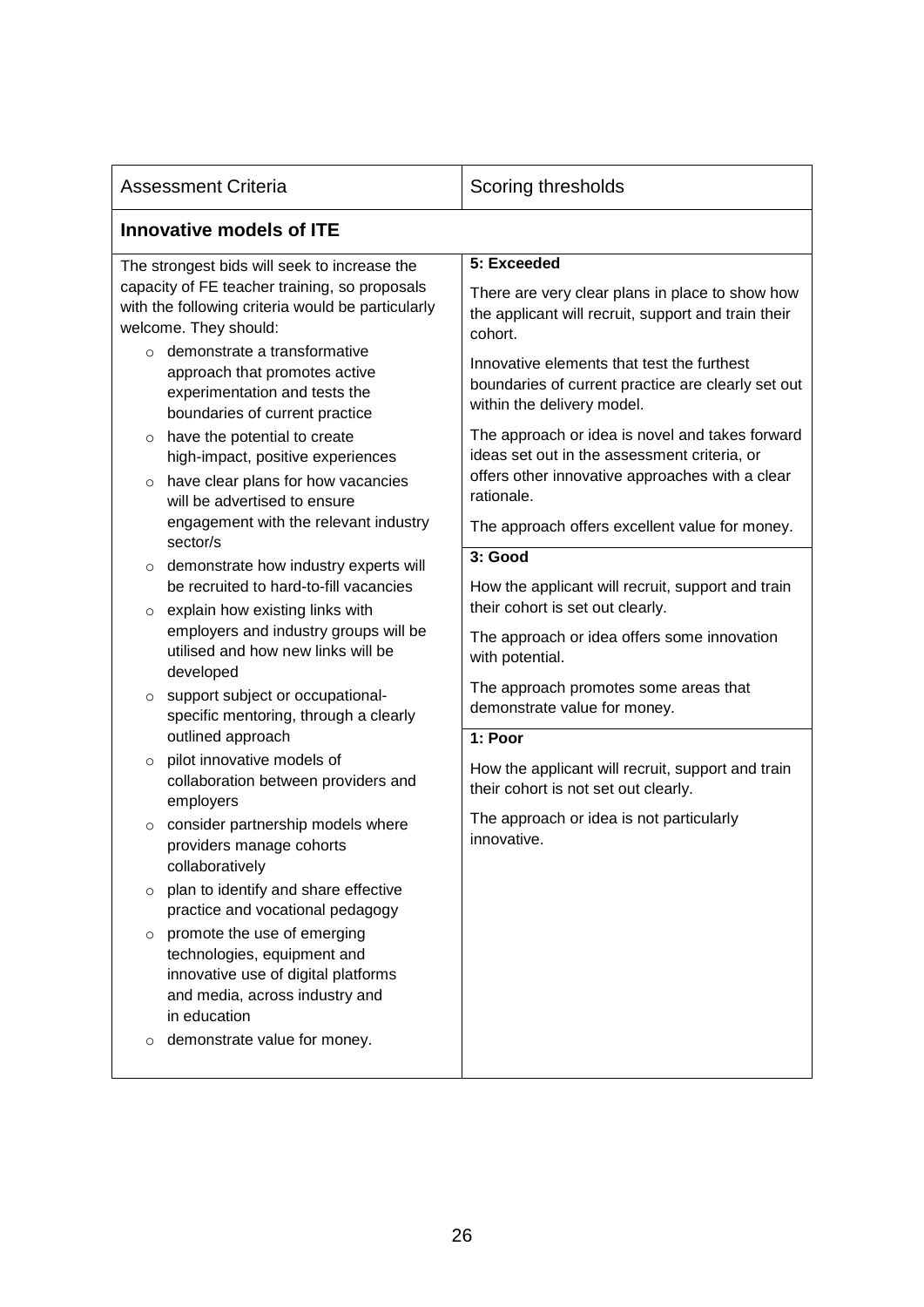| <b>Capacity, leadership and management</b> |                                                                                                                                                                                                                                                                                                                                                                                                                                                                                                                                                                                                                                                                                                                                                 |                                                                                                                                                                   |  |
|--------------------------------------------|-------------------------------------------------------------------------------------------------------------------------------------------------------------------------------------------------------------------------------------------------------------------------------------------------------------------------------------------------------------------------------------------------------------------------------------------------------------------------------------------------------------------------------------------------------------------------------------------------------------------------------------------------------------------------------------------------------------------------------------------------|-------------------------------------------------------------------------------------------------------------------------------------------------------------------|--|
|                                            | Proposals should:                                                                                                                                                                                                                                                                                                                                                                                                                                                                                                                                                                                                                                                                                                                               | 5: Exceeded                                                                                                                                                       |  |
| $\circ$<br>$\circ$                         | demonstrate senior leadership<br>commitment to, and support for, this<br>initiative<br>demonstrate they have the management<br>capacity, systems and processes in place<br>to deliver the programme, including:<br>o clearly defined outcome and impact<br>measures, and proposals for data<br>collection methods and timings<br>o a coherent and realistic delivery plan<br>which clearly identifies the tasks and<br>timescales required to successfully<br>deliver the ITE programme, contains<br>clear key performance indicators and<br>clarifies associated roles and<br>responsibilities<br>identifying risks to delivery and<br>$\circ$<br>providing detail of mitigation<br>strategies and plans for monitoring<br>and risk management | The application fully demonstrates all the<br>leadership and management features set out in<br>the assessment criteria, and also provides<br>additional examples. |  |
|                                            |                                                                                                                                                                                                                                                                                                                                                                                                                                                                                                                                                                                                                                                                                                                                                 | 3: Good<br>The application demonstrates some of the<br>leadership and management features set out in<br>the assessment criteria.                                  |  |
|                                            |                                                                                                                                                                                                                                                                                                                                                                                                                                                                                                                                                                                                                                                                                                                                                 | 1: Poor<br>The application does not demonstrate the<br>leadership and management features set out in<br>the assessment criteria.                                  |  |
|                                            |                                                                                                                                                                                                                                                                                                                                                                                                                                                                                                                                                                                                                                                                                                                                                 |                                                                                                                                                                   |  |
| $\circ$                                    | ensuring that an active approach to<br>equality, diversity and inclusion is<br>demonstrated within planning and<br>delivery                                                                                                                                                                                                                                                                                                                                                                                                                                                                                                                                                                                                                     |                                                                                                                                                                   |  |
|                                            | o communication plans which build<br>upon existing networks, to maximise<br>reach and ensure successful<br>recruitment<br>o showing how funds will be managed<br>to ensure additional teacher time in<br>the first eight weeks and during the<br>remainder of the programme.                                                                                                                                                                                                                                                                                                                                                                                                                                                                    |                                                                                                                                                                   |  |
|                                            |                                                                                                                                                                                                                                                                                                                                                                                                                                                                                                                                                                                                                                                                                                                                                 |                                                                                                                                                                   |  |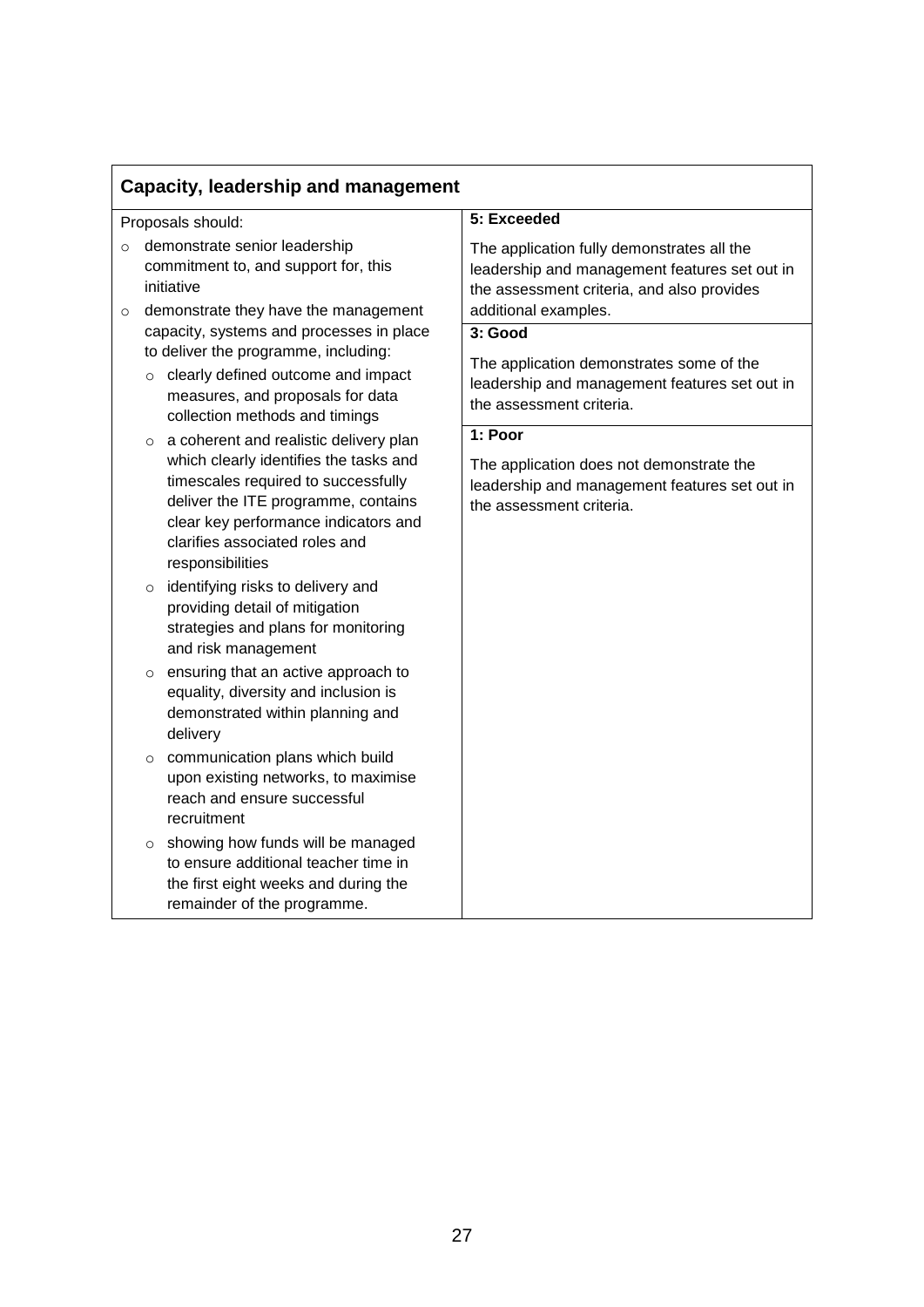## **Sustainability and dissemination**

| Proposals should:                                                                                                                                                                                                                                            | 5: Exceeded                                                                                                                                        |
|--------------------------------------------------------------------------------------------------------------------------------------------------------------------------------------------------------------------------------------------------------------|----------------------------------------------------------------------------------------------------------------------------------------------------|
| include dissemination plans, to ensure<br>$\circ$<br>wider impact<br>have plans to sustain impact beyond the<br>$\circ$                                                                                                                                      | The approach demonstrates excellent practice<br>and clearly outlines how it will be applicable<br>more widely to those working within the provider |
| period of funding                                                                                                                                                                                                                                            | and across the FE sector.                                                                                                                          |
| demonstrate the value and possibilities<br>of sustainable and scalable models<br>through existing relationships between<br>colleges/providers and industry, and<br>through learned societies, subject<br>associations and professional<br>membership bodies. | There are very clear and realistic plans which<br>will enable sustainable impact well beyond the<br>period of funding.                             |
|                                                                                                                                                                                                                                                              | There are coherent, comprehensive and realistic<br>dissemination plans to communicate the<br>approach across the FE sector.                        |
|                                                                                                                                                                                                                                                              | The application demonstrates clearly the<br>potential for sustainability and scalability<br>through wider partnerships.                            |
|                                                                                                                                                                                                                                                              | 3: Good                                                                                                                                            |
|                                                                                                                                                                                                                                                              | The approach could be applicable more widely.                                                                                                      |
|                                                                                                                                                                                                                                                              | There are possibilities to sustain impact beyond<br>the period of funding.                                                                         |
|                                                                                                                                                                                                                                                              | The application has a dissemination plan to<br>communicate the approach more widely.                                                               |
|                                                                                                                                                                                                                                                              | The application may produce sustainability and<br>scalability through wider partnerships.                                                          |
|                                                                                                                                                                                                                                                              | 1: Poor                                                                                                                                            |
|                                                                                                                                                                                                                                                              |                                                                                                                                                    |
|                                                                                                                                                                                                                                                              | The approach is unlikely to be applicable more<br>widely.                                                                                          |
|                                                                                                                                                                                                                                                              | There are limited possibilities to sustain impact<br>beyond the period of funding.                                                                 |
|                                                                                                                                                                                                                                                              | The dissemination plan to communicate the<br>approach more widely is weak.                                                                         |
|                                                                                                                                                                                                                                                              | The application is unlikely to produce<br>sustainability and scalability through wider<br>partnerships.                                            |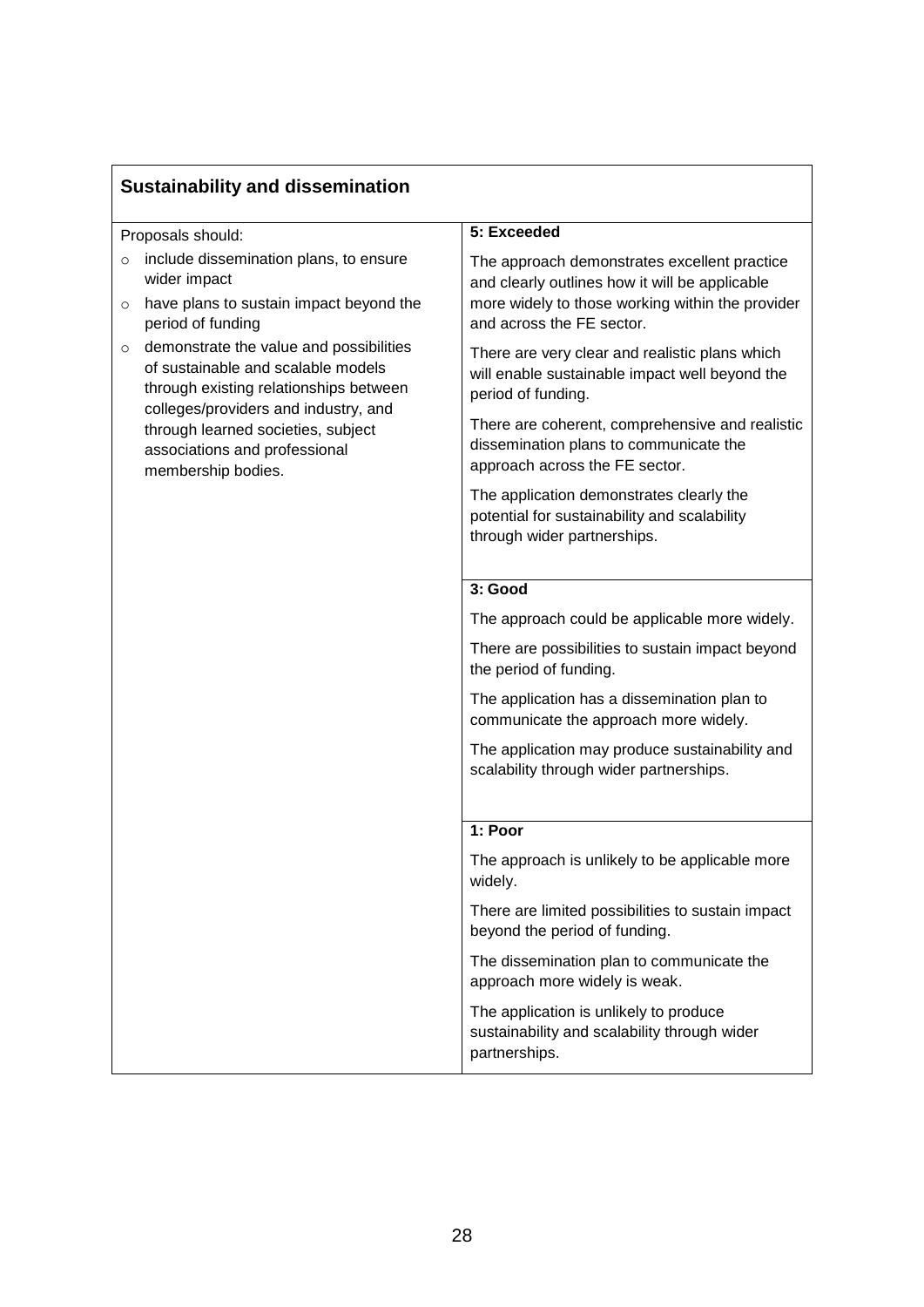#### <span id="page-28-0"></span>**Strand 2: Industry/Provider innovation projects**

[1] Innovative proposals which fit with the programme objectives and policy aims

- [2] Outcomes and impact
- [3] Capacity, leadership and management
- [4] Value for money
- [5] Sustainability and dissemination

Details of our expectations under these criteria are provided in the table below.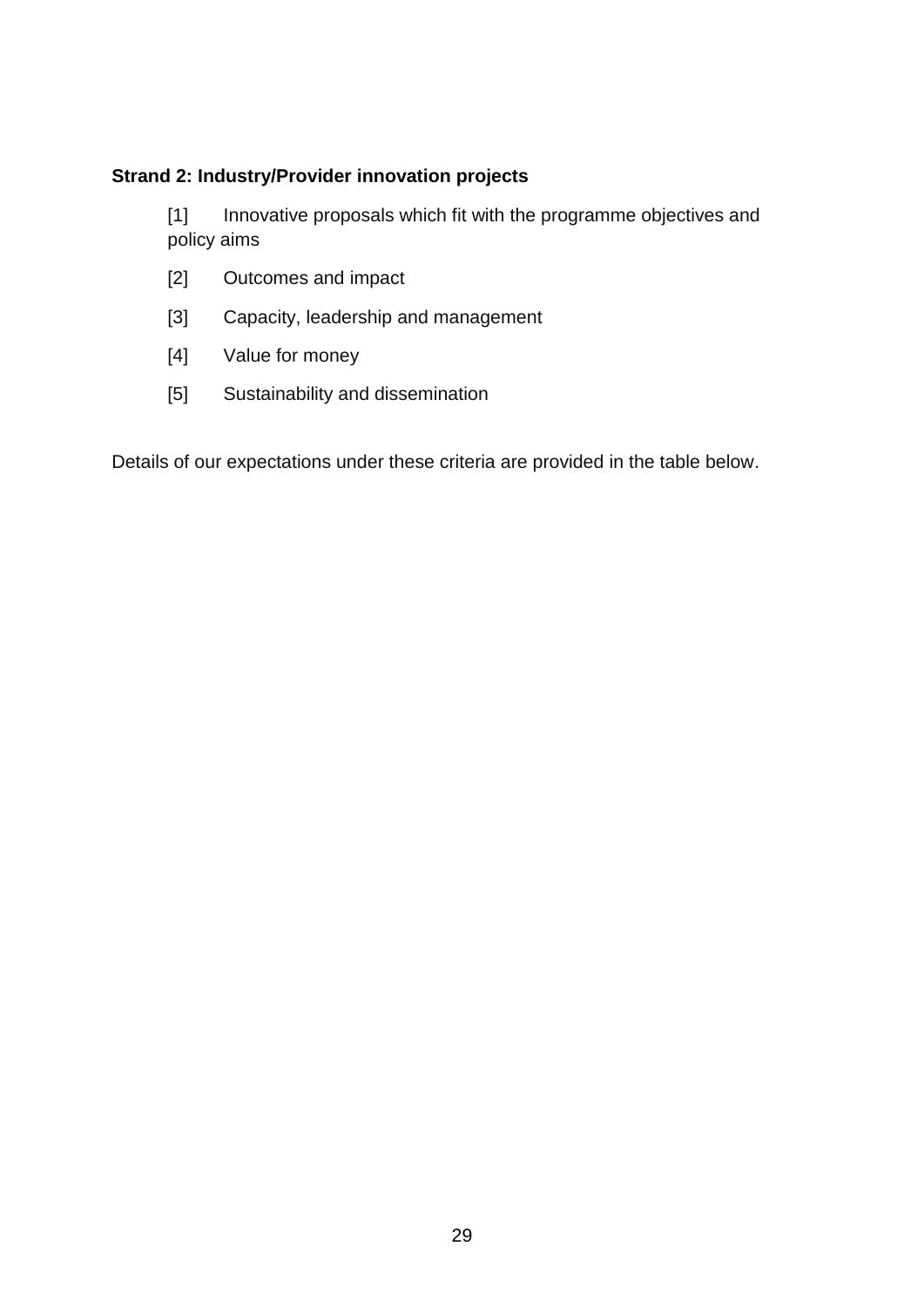| <b>Assessment Criteria</b>                                                          |                                                                                                                                                             | Scoring thresholds                                                                                                              |  |  |  |
|-------------------------------------------------------------------------------------|-------------------------------------------------------------------------------------------------------------------------------------------------------------|---------------------------------------------------------------------------------------------------------------------------------|--|--|--|
|                                                                                     | Innovative proposals which fit with the programme objectives and policy<br>aims                                                                             |                                                                                                                                 |  |  |  |
| Proposals must aim to achieve one or more<br>of the following programme objectives: |                                                                                                                                                             | 5: Exceeded<br>There is an obvious fit with the majority of                                                                     |  |  |  |
| $\circ$                                                                             | increase the number of skilled FE                                                                                                                           | objectives.                                                                                                                     |  |  |  |
|                                                                                     | teachers in priority sectors (e.g. technical<br>routes and priority STEM areas) by                                                                          | Projects aims, objectives, outputs and activity<br>are clearly and coherently set out.                                          |  |  |  |
|                                                                                     | helping experienced industry<br>professionals to enter the FE profession                                                                                    | There are exceptional innovative elements and<br>examples of excellent practice that are                                        |  |  |  |
| $\circ$                                                                             | help to increase capacity of teaching in<br>FE through industry-related CPD                                                                                 | deliverable.<br>3: Good                                                                                                         |  |  |  |
| $\circ$                                                                             | demonstrate the value of and possibilities<br>for industry/FE collaboration                                                                                 | There is clear fit with some of the objectives.                                                                                 |  |  |  |
| $\circ$                                                                             | stimulate and support local initiatives to<br>improve FE teaching quality and capacity<br>for industry collaboration.                                       | Projects aims, objectives, outputs and activity<br>are sufficiently well set out to be a sound basis<br>for project management. |  |  |  |
|                                                                                     | Proposals should be innovative in their                                                                                                                     | There are innovative elements with potential.                                                                                   |  |  |  |
|                                                                                     | approach and should:<br>demonstrate a transformative method,                                                                                                | 1: Poor<br>The link with objectives is unclear.                                                                                 |  |  |  |
| $\circ$                                                                             | encouraging active experimentation and<br>testing the boundaries of current practice                                                                        | Projects aims, objectives, outputs and                                                                                          |  |  |  |
| $\circ$                                                                             | demonstrate innovative ideas that are                                                                                                                       | activity are not clear.                                                                                                         |  |  |  |
|                                                                                     | supported by research or relevant<br>theories of change                                                                                                     | There are no innovative elements with potential.                                                                                |  |  |  |
| $\circ$                                                                             | have the potential to create completely<br>different positive experiences and<br>outcomes within ITE and methods of<br>industry and provider collaboration. |                                                                                                                                 |  |  |  |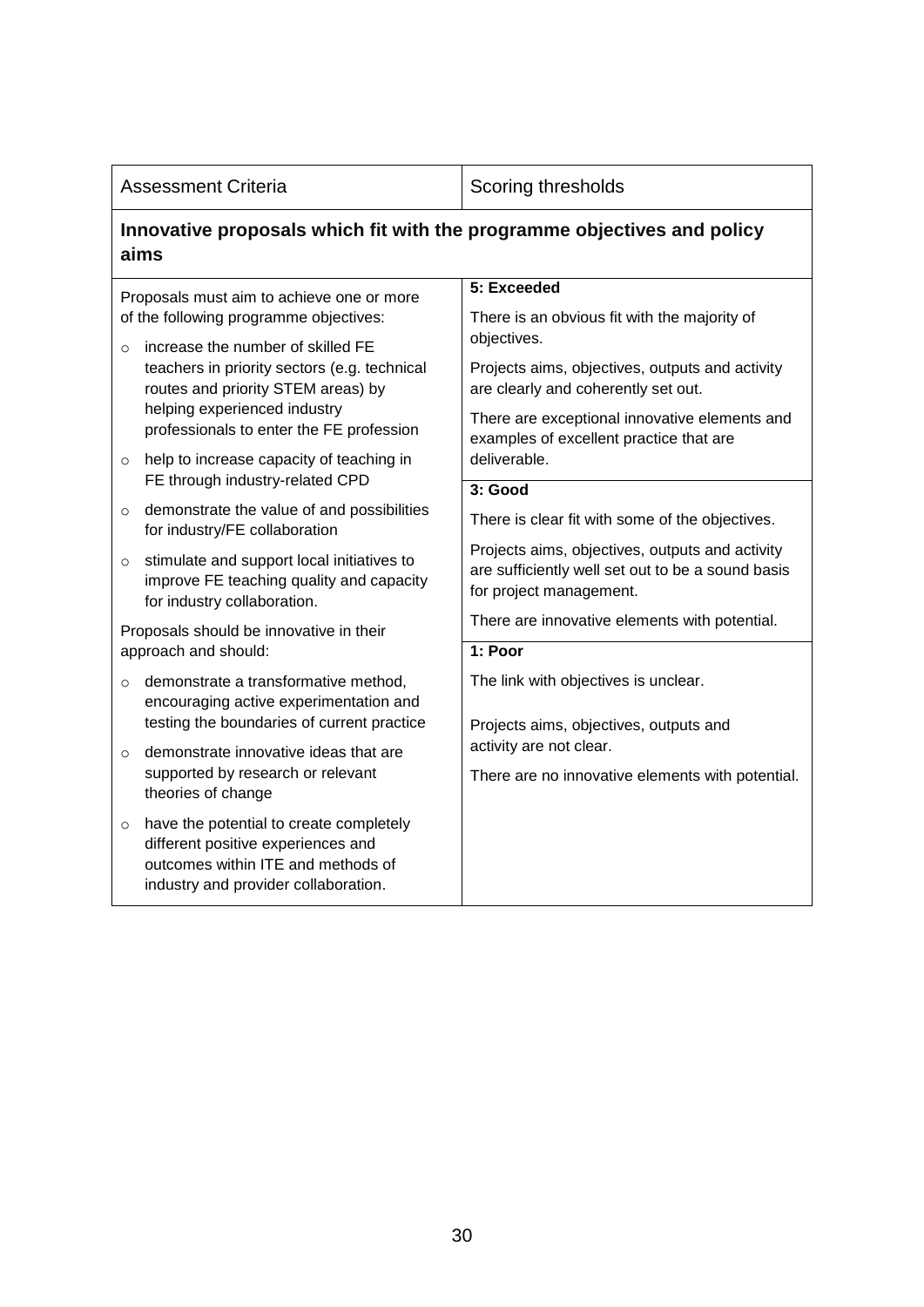| <b>Outcomes and impact</b> |                                                                                                                                          |                                                                                                                           |
|----------------------------|------------------------------------------------------------------------------------------------------------------------------------------|---------------------------------------------------------------------------------------------------------------------------|
|                            | Proposals should:                                                                                                                        | 5: Exceeded                                                                                                               |
| $\circ$                    | support high-quality, industry-related<br>professional development and evidence<br>its impact on practice, learners and<br>organisations | It is very clear how the project will deliver quality<br>outcomes and maximise impact and reach.                          |
|                            |                                                                                                                                          | Outcome and impact measures are well defined<br>and measurable.                                                           |
| $\circ$<br>$\circ$         | have clearly-defined outcome and impact<br>measures, and proposals for data                                                              | Data collection methods are robust and timings<br>for collection are clearly set out.                                     |
|                            | collection methods and timings<br>promote dual professionalism, mapping<br>activity across the ETF Professional<br>Standards.            | Excellent approaches for promoting dual<br>professionalism are set out clearly.                                           |
|                            |                                                                                                                                          | 3: Good                                                                                                                   |
|                            |                                                                                                                                          | The application sets out proposals for how<br>the project will deliver quality outcomes and<br>maximise impact and reach. |
|                            |                                                                                                                                          | Outcome and impact measures are sufficiently<br>defined as are data collection methods and<br>timings.                    |
|                            |                                                                                                                                          | There are sufficient plans in place to promote<br>dual professionalism.                                                   |
|                            |                                                                                                                                          | 1: Poor                                                                                                                   |
|                            |                                                                                                                                          | The application is not likely to deliver quality<br>outcomes, impact or reach.                                            |
|                            |                                                                                                                                          | Outcome and impact measures are not<br>defined.                                                                           |
|                            |                                                                                                                                          | Plans for data collection are weak.                                                                                       |
|                            |                                                                                                                                          | There are no plans In place to promote dual<br>professionalism.                                                           |

٦

 $\overline{1}$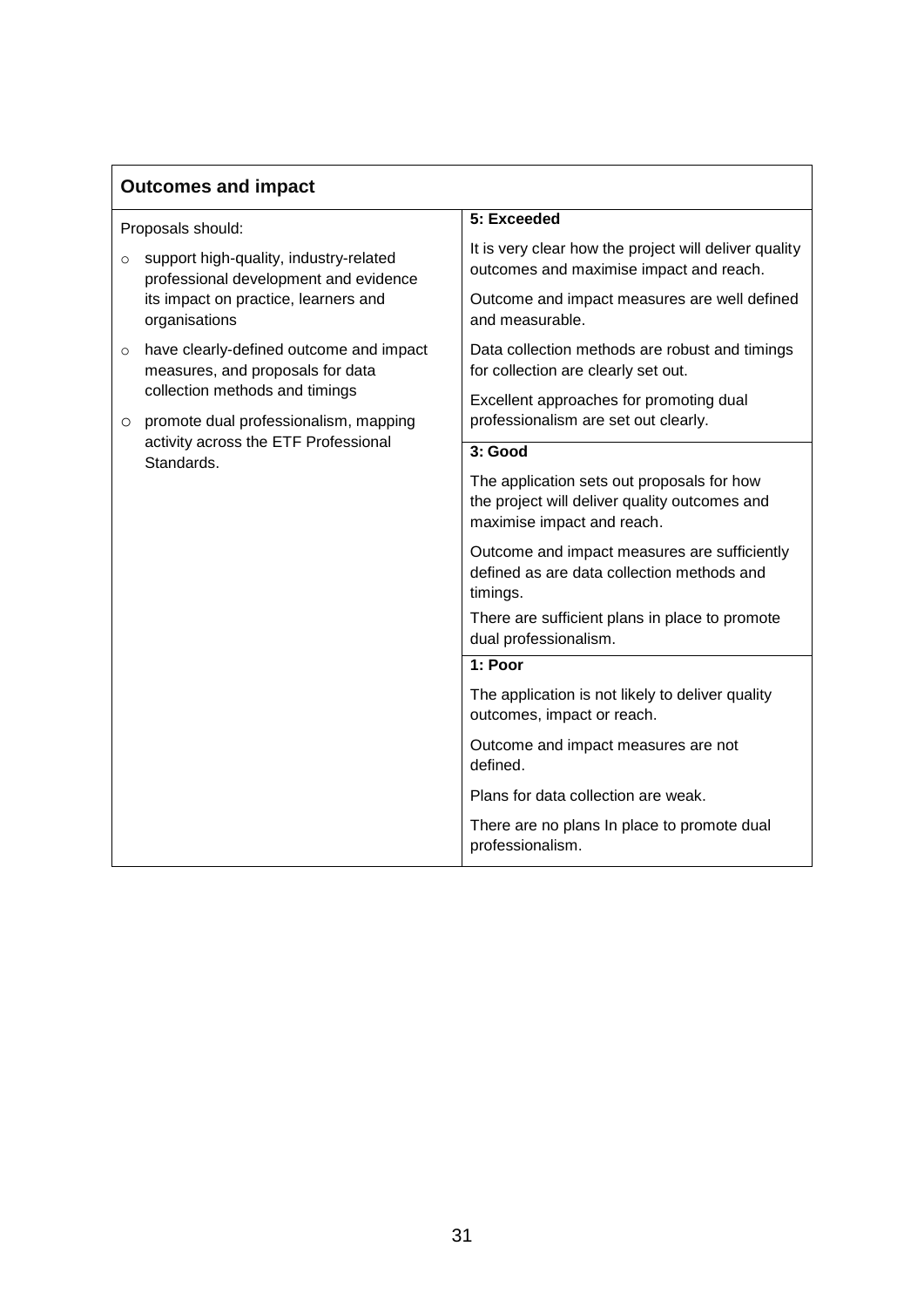| Capacity, leadership and management |                                                                                                                                                                                                                                                             |                                                                                                                                                                                           |  |
|-------------------------------------|-------------------------------------------------------------------------------------------------------------------------------------------------------------------------------------------------------------------------------------------------------------|-------------------------------------------------------------------------------------------------------------------------------------------------------------------------------------------|--|
|                                     | Proposals should:                                                                                                                                                                                                                                           | 5: Exceeded                                                                                                                                                                               |  |
| $\circ$                             | demonstrate that robust leadership,<br>partnership and management<br>arrangements are in place (throughout<br>partnerships between providers and<br>employers, and between providers where                                                                  | The application fully demonstrates the<br>leadership and management features set out in<br>the criteria and inspires confidence that the<br>project will be delivered to a high standard. |  |
|                                     | there is more than one provider involved)                                                                                                                                                                                                                   | 3: Good                                                                                                                                                                                   |  |
| $\circ$                             | demonstrate senior leadership,<br>ownership and sponsorship                                                                                                                                                                                                 | The application demonstrates the leadership<br>and management features set out in the criteria<br>sufficiently well to provide confidence that the                                        |  |
| $\circ$                             | present a coherent and realistic delivery<br>plan which clearly identifies the tasks and<br>timescales required to successfully<br>deliver the project, contains clear key<br>performance indicators and clarifies<br>associated roles and responsibilities | project will be effectively delivered.                                                                                                                                                    |  |
|                                     |                                                                                                                                                                                                                                                             | 1: Poor                                                                                                                                                                                   |  |
|                                     |                                                                                                                                                                                                                                                             | The application does not demonstrate the<br>leadership and management features set out in<br>the criteria and may fail.                                                                   |  |
| $\circ$                             | ensure that an active approach to<br>equality, diversity and inclusion is<br>demonstrated within planning and<br>delivery                                                                                                                                   |                                                                                                                                                                                           |  |
| $\circ$                             | outline the key skills, knowledge and<br>experience of delivery partners, providing<br>evidence of suitability to deliver the<br>project outcomes                                                                                                           |                                                                                                                                                                                           |  |
| $\circ$                             | identify risks to delivery and provide<br>detail of mitigation strategies and plans<br>for project monitoring and risk<br>management                                                                                                                        |                                                                                                                                                                                           |  |
| $\circ$                             | build upon existing examples of effective<br>practice, extending approaches to<br>stimulate and develop local partnerships<br>and collaborations.                                                                                                           |                                                                                                                                                                                           |  |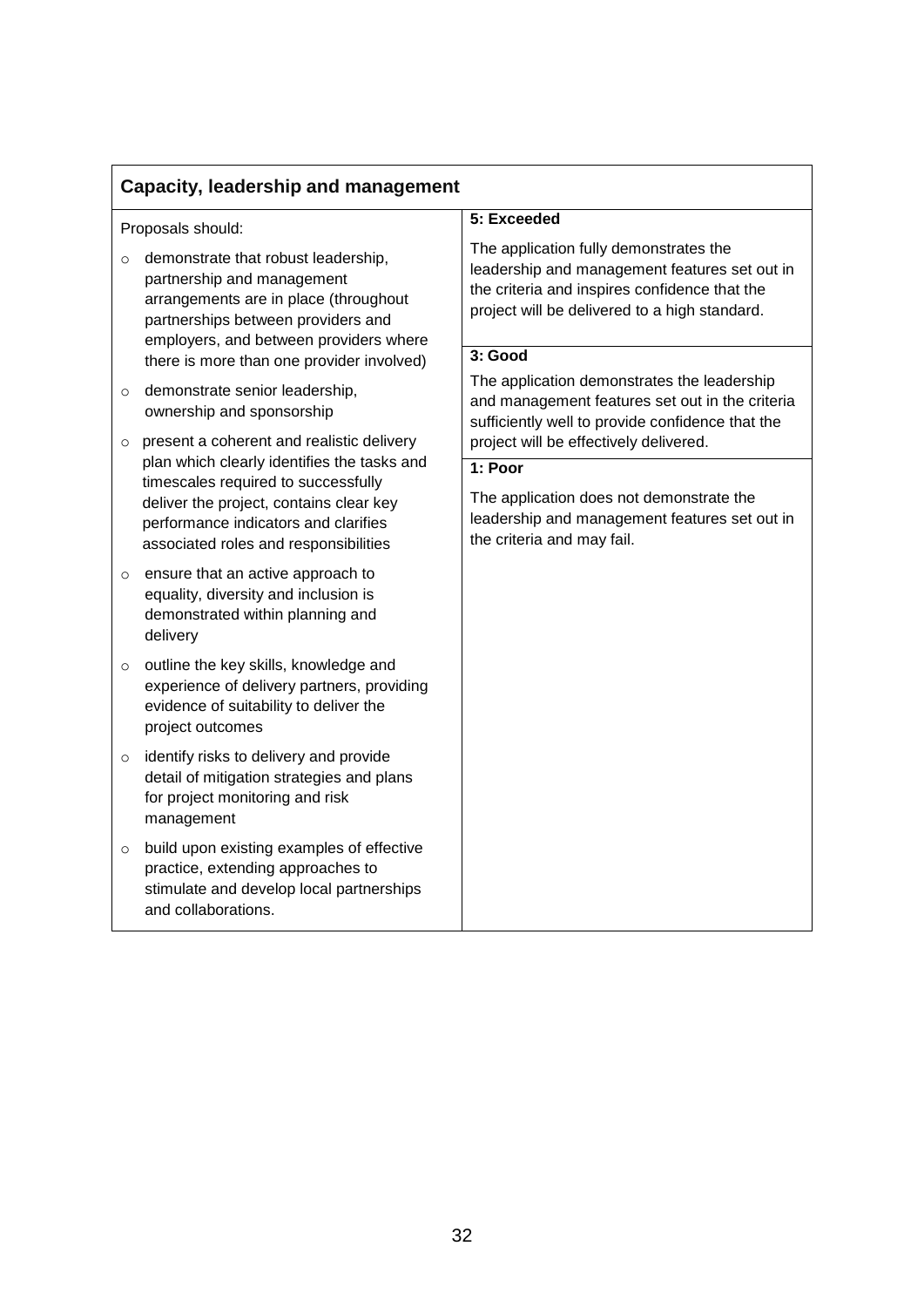## **Value for money**

| Proposals should:                                                                                                                                                     | 5: Exceeded                                                                                                              |
|-----------------------------------------------------------------------------------------------------------------------------------------------------------------------|--------------------------------------------------------------------------------------------------------------------------|
| provide a clear breakdown of the costs<br>$\circ$<br>incurred to meet programme objectives                                                                            | The project budget is very clearly set out and<br>inspires confidence that the project is delivering<br>value for money. |
| demonstrate clearly how funding will<br>$\circ$<br>be utilised to support secondments,<br>placements and instances of                                                 | The project is extremely likely to be delivered<br>within the expected costs.                                            |
| cross-organisational activity<br>$\circ$                                                                                                                              | The approach to driving and delivering value for<br>money is coherent and persuasive.                                    |
| demonstrate how working with partners<br>adds value to proposed activity, including<br>learned societies, subject associations<br>and professional membership bodies. | The overall outcomes and impact represent high<br>levels of value for money.                                             |
|                                                                                                                                                                       | There are significant items of added-value that<br>go beyond the guidance.                                               |
|                                                                                                                                                                       | 3: Good                                                                                                                  |
|                                                                                                                                                                       | The project budget is clearly set out.                                                                                   |
|                                                                                                                                                                       | The project is likely to be delivered within the<br>expected costs.                                                      |
|                                                                                                                                                                       | The approach to driving and delivering value for<br>money is realistic.                                                  |
|                                                                                                                                                                       | The overall outcomes and impact represent<br>reasonable value for money.                                                 |
|                                                                                                                                                                       | There are items of added value that go beyond<br>the guidance.                                                           |
|                                                                                                                                                                       | 1: Poor                                                                                                                  |
|                                                                                                                                                                       | The project budget is not clearly set out.                                                                               |
|                                                                                                                                                                       | The project is unlikely to be delivered within the<br>expected costs.                                                    |
|                                                                                                                                                                       | There is no clear approach to delivering value<br>for money.                                                             |
|                                                                                                                                                                       | The overall outcomes and impact do not<br>represent reasonable value for money.                                          |
|                                                                                                                                                                       | There are no items of added value that go<br>beyond the guidance.                                                        |